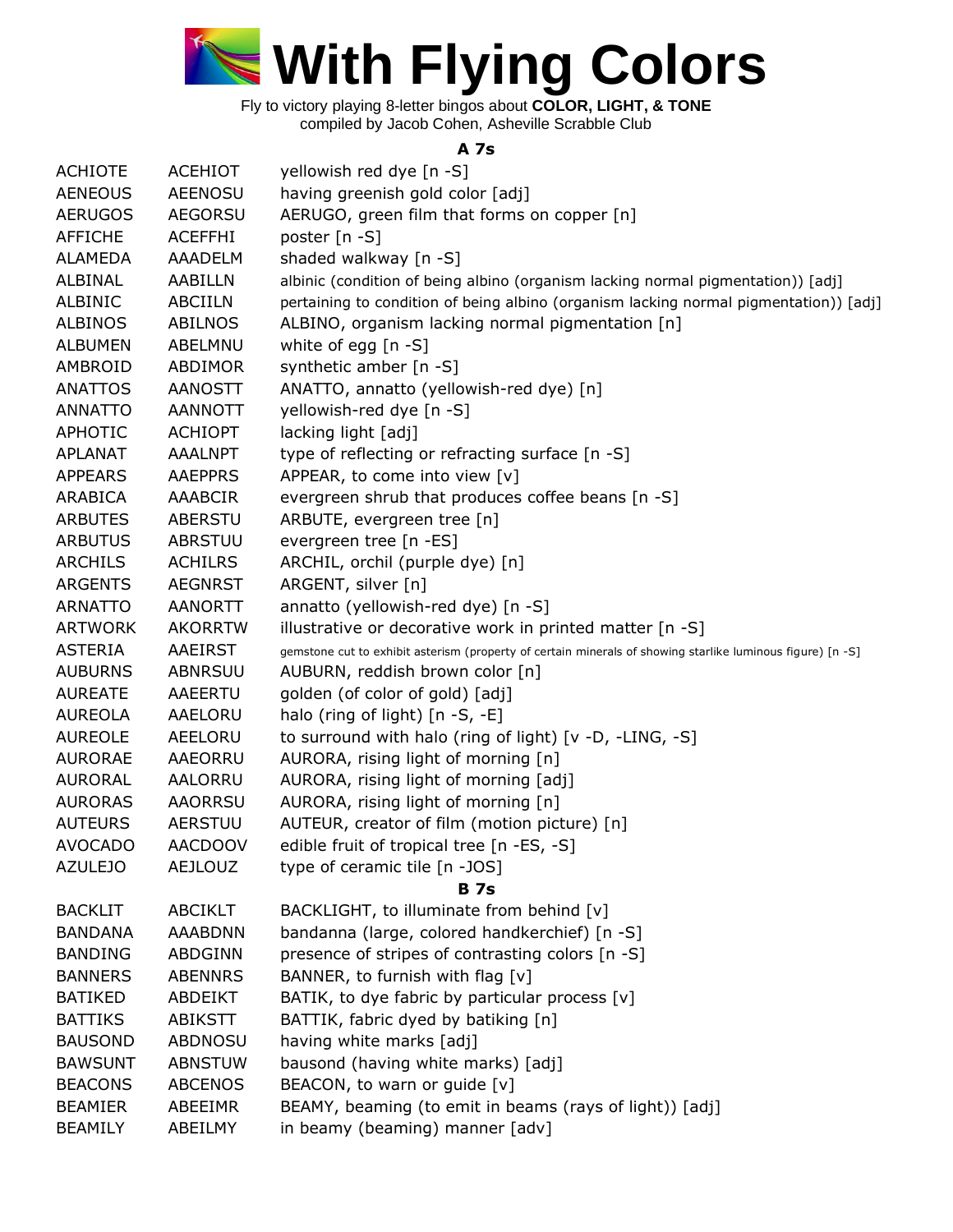

| <b>BEAMING</b> | ABEGIMN        | BEAM, to emit in beams (rays of light) $[v]$                                                   |
|----------------|----------------|------------------------------------------------------------------------------------------------|
| <b>BEDAUBS</b> | <b>ABBDESU</b> | BEDAUB, to besmear (to smear over) [v]                                                         |
| <b>BEFLAGS</b> | <b>ABEFGLS</b> | BEFLAG, to deck with flags [v]                                                                 |
| <b>BEFLECK</b> | <b>BCEEFKL</b> | to mark with flecks (tiny streaks or spots) [v -ED, -ING, -S]                                  |
| <b>BEGLOOM</b> | <b>BEGLMOO</b> | to make gloomy (dismally dark) [v -ED, -ING, -S]                                               |
| <b>BEIGEST</b> | <b>BEEGIST</b> | BEIGE, of tan color [adj]                                                                      |
| <b>BELLEEK</b> | <b>BEEEKLL</b> | very thin translucent porcelain [n -S]                                                         |
| <b>BENDAYS</b> | <b>ABDENSY</b> | BENDAY, to reproduce using certain process [v]                                                 |
| <b>BEPAINT</b> | ABEINPT        | to tinge (to apply trace of color to) [v -ED, -ING, -S]                                        |
| <b>BESMUTS</b> | <b>BEMSSTU</b> | BESMUT, to blacken with smut [v]                                                               |
| <b>BICOLOR</b> | <b>BCILOOR</b> | something having two colors [n -S]                                                             |
| <b>BIFFINS</b> | <b>BFFIINS</b> | BIFFIN, cooking apple [n]                                                                      |
| <b>BIFOCAL</b> | ABCFILO        | type of lens (piece of transparent material used in changing convergence of light rays) [n -S] |
| <b>BIPACKS</b> | <b>ABCIKPS</b> | BIPACK, type of film [n]                                                                       |
| <b>BISTERS</b> | <b>BEIRSST</b> | BISTER, brown pigment [n]                                                                      |
| <b>BISTRED</b> | <b>BDEIRST</b> | BISTRE, bister (brown pigment) [adj]                                                           |
| <b>BISTRES</b> | <b>BEIRSST</b> | BISTRE, bister (brown pigment) [n]                                                             |
| <b>BLACKED</b> | ABCDEKL        | BLACK, to make black (being of darkest color) [v]                                              |
|                |                |                                                                                                |
| <b>BLACKEN</b> | <b>ABCEKLN</b> | to make black (being of darkest color) [v -ED, -ING, -S]                                       |
| <b>BLACKER</b> | <b>ABCEKLR</b> | BLACK, being of darkest color [adj]                                                            |
| <b>BLACKLY</b> | <b>ABCKLLY</b> | in black manner [adv]                                                                          |
| <b>BLAZING</b> | ABGILNZ        | BLAZE, to burn brightly [v]                                                                    |
| <b>BLEAKER</b> | ABEEKLR        | BLEAK, dreary [adj]                                                                            |
| <b>BLEAKLY</b> | ABEKLLY        | in bleak (dreary) manner [adv]                                                                 |
| <b>BLEARED</b> | ABDEELR        | BLEAR, to dim (to make dim (obscure (dark or indistinct))) [v]                                 |
| <b>BLEARER</b> | ABEELRR        | BLEAR, to dim (to make dim (obscure (dark or indistinct))) [adj]                               |
| <b>BLENDES</b> | <b>BDEELNS</b> | BLENDE, shiny mineral [n]                                                                      |
| <b>BLONDER</b> | <b>BDELNOR</b> | BLOND, light-colored [adj]                                                                     |
| <b>BLOODED</b> | <b>BDDELOO</b> | BLOOD, to stain with blood (fluid circulated by heart) [v]                                     |
| <b>BLUECAP</b> | ABCELPU        | flowering plant [n -S]                                                                         |
| <b>BLUEFIN</b> | <b>BEFILNU</b> | large tuna [n -S]                                                                              |
| <b>BLUEGUM</b> | <b>BEGLMUU</b> | timber tree [n -S]                                                                             |
| <b>BLUEING</b> | <b>BEGILNU</b> | BLUE, to make blue [v] / bluing (fabric coloring) [n -S]                                       |
| <b>BLUEISH</b> | <b>BEHILSU</b> | bluish (somewhat blue) [adj]                                                                   |
| <b>BLUEJAY</b> | ABEJLUY        | corvine bird [n -S]                                                                            |
| <b>BLUINGS</b> | <b>BGILNSU</b> | BLUING, fabric coloring [n]                                                                    |
| <b>BLUSHED</b> | <b>BDEHLSU</b> | BLUSH, to become red [v]                                                                       |
| <b>BLUSHER</b> | <b>BEHLRSU</b> | one that blushes (to become red) [n -S]                                                        |
| <b>BLUSHES</b> | <b>BEHLSSU</b> | BLUSH, to become red [v]                                                                       |
| <b>BOUGIES</b> | <b>BEGIOSU</b> | BOUGIE, wax candle [n]                                                                         |
| <b>BOXWOOD</b> | <b>BDOOOWX</b> | evergreen shrub [n -S]                                                                         |
| <b>BRASILS</b> | <b>ABILRSS</b> | BRASIL, brazil (dyewood (wood from which dye is extracted)) [n]                                |
| <b>BRAYERS</b> | <b>ABERRSY</b> | BRAYER, roller used to spread ink [n]                                                          |
| <b>BRAZILS</b> | ABILRSZ        | BRAZIL, dyewood (wood from which dye is extracted) [n]                                         |
| <b>BRIGHTS</b> | <b>BGHIRST</b> | BRIGHT, light-hued tobacco [n]                                                                 |
| <b>BRINDED</b> | <b>BDDEINR</b> | brindled (streaked) [adj]                                                                      |
|                |                |                                                                                                |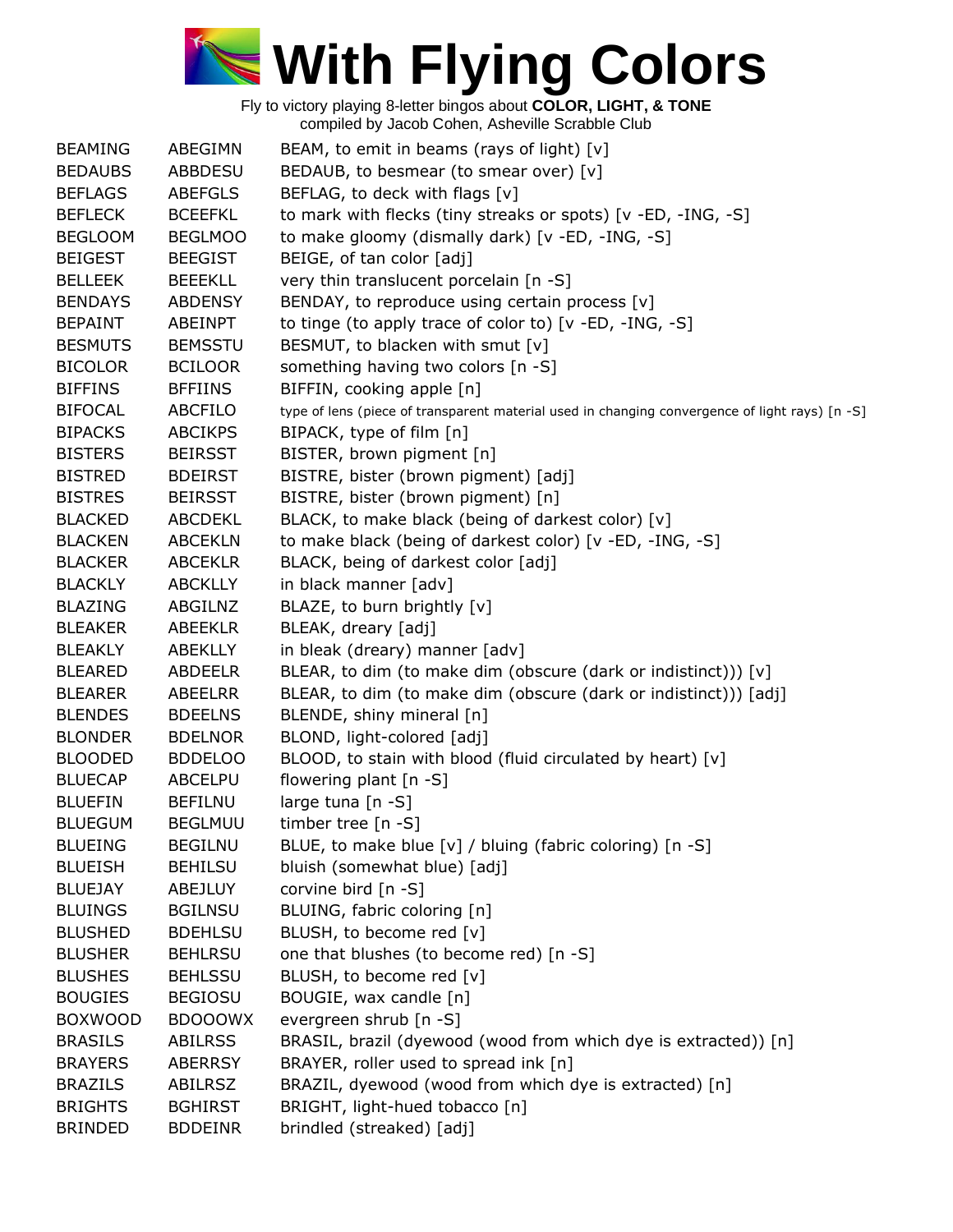

| <b>BRINDLE</b>                   | <b>BDEILNR</b> | brindled (streaked) color [n -S]                                                                       |
|----------------------------------|----------------|--------------------------------------------------------------------------------------------------------|
| <b>BROCKET</b>                   | <b>BCEKORT</b> | small, red deer [n -S]                                                                                 |
| <b>BRONZED</b>                   | <b>BDENORZ</b> | BRONZE, to make brown or tan [v]                                                                       |
| <b>BRONZER</b>                   | <b>BENORRZ</b> | one that bronzes (to make brown or tan) [n -S]                                                         |
| <b>BRONZES</b>                   | <b>BENORSZ</b> | BRONZE, to make brown or tan [v]                                                                       |
| <b>BROWNED</b>                   | <b>BDENORW</b> | BROWN, to make brown (of dark color) [v]                                                               |
| <b>BROWNER</b>                   | <b>BENORRW</b> |                                                                                                        |
|                                  | <b>BDEIRSU</b> | BROWN, of dark color [adj]                                                                             |
| <b>BRUISED</b>                   |                | BRUISE, to injure without breaking surface of skin [v]                                                 |
| <b>BRUISES</b><br><b>BRUNETS</b> | <b>BEIRSSU</b> | BRUISE, to injure without breaking surface of skin [v]                                                 |
|                                  | <b>BENRSTU</b> | BRUNET, dark-haired male [n]                                                                           |
| <b>BUFFIER</b>                   | <b>BEFFIRU</b> | BUFFY, of yellowish-brown color [adj]                                                                  |
| <b>BUFFING</b>                   | <b>BFFGINU</b> | BUFF, to polish [v]                                                                                    |
| <b>BULLACE</b>                   | <b>ABCELLU</b> | purple plum [n -S]                                                                                     |
| <b>BULLION</b>                   | <b>BILLNOU</b> | uncoined gold or silver [n -S]                                                                         |
| <b>BUPPIES</b>                   | <b>BEIPPSU</b> | BUPPIE, black professional person working in city [n] / BUPPY [n]                                      |
| <b>BURLEYS</b>                   | <b>BELRSUY</b> | BURLEY, light tobacco [n]                                                                              |
| <b>BURNISH</b>                   | <b>BHINRSU</b> | to polish [v -ED, -ING, -ES]                                                                           |
|                                  |                | <b>C</b> 7s                                                                                            |
| <b>CADELLE</b>                   | <b>ACDEELL</b> | small, black beetle [n -S]                                                                             |
| <b>CALLUNA</b>                   | AACLLNU        | evergreen shrub [n -S]                                                                                 |
| CAMCORD                          | <b>ACCDMOR</b> | to videotape with portable camera [v -ED, -ING, -S]                                                    |
| <b>CAMMIES</b>                   | <b>ACEIMMS</b> | CAMMIE, camouflage [n]                                                                                 |
| <b>CANDENT</b>                   | <b>ACDENNT</b> | glowing [adj]                                                                                          |
| <b>CANDIDS</b>                   | <b>ACDDINS</b> | CANDID, unposed photograph [n]                                                                         |
| <b>CARCELS</b>                   | <b>ACCELRS</b> | CARCEL, unit of illumination [n]                                                                       |
| CARMINE                          | <b>ACEIMNR</b> | vivid red color [n -S]                                                                                 |
| CAROTIN                          | <b>ACINORT</b> | carotene (plant pigment) [n -S]                                                                        |
| <b>CARROTY</b>                   | <b>ACORRTY</b> | resembling carrot in color [adj -TIER, -TIEST]                                                         |
| <b>CASHOOS</b>                   | <b>ACHOOSS</b> | CASHOO, catechu (resin used in tanning) [n]                                                            |
| <b>CASSENA</b>                   | <b>AACENSS</b> | cassina (evergreen tree) [n -S]                                                                        |
| <b>CASSENE</b>                   | <b>ACEENSS</b> | cassina (evergreen tree) [n -S]                                                                        |
| <b>CASSINA</b>                   | <b>AACINSS</b> | evergreen tree [n -S]                                                                                  |
| <b>CASSINE</b>                   | <b>ACEINSS</b> | cassina (evergreen tree) [n -S]                                                                        |
| <b>CELADON</b>                   | <b>ACDELNO</b> | pale green color [n -S]                                                                                |
| <b>CERISES</b>                   | <b>CEEIRSS</b> | CERISE, red color [n]                                                                                  |
| <b>CHALKED</b>                   | <b>ACDEHKL</b> | CHALK, to mark with chalk (soft limestone) [v]                                                         |
| <b>CHAPPED</b>                   | <b>ACDEHPP</b> | CHAP, to split, crack, or redden [v]                                                                   |
| <b>CHROMAS</b>                   | <b>ACHMORS</b> | CHROMA, purity of color [n]                                                                            |
| <b>CHROMOS</b>                   | <b>CHMOORS</b> | CHROMO, type of color picture [n]                                                                      |
| <b>CHYRONS</b>                   | <b>CHNORSY</b> | CHYRON, type of digital graphic video overlay [n]                                                      |
| <b>CLOSEUP</b>                   | <b>CELOPSU</b> | photograph taken at close range [n -S]                                                                 |
| <b>COLLIED</b>                   | CDEILLO        | COLLY, to blacken with coal dust $[v]$                                                                 |
| <b>COLLIER</b>                   | <b>CEILLOR</b> | coal miner [n -S]                                                                                      |
| <b>COLLIES</b>                   | <b>CEILLOS</b> | COLLY, to blacken with coal dust [v]                                                                   |
| <b>COLORED</b>                   | <b>CDELOOR</b> | having color [adj] / offensive word [n -S] / COLOR, to give color (visual attribute of objects) to [v] |
| <b>COLORER</b>                   | <b>CELOORR</b> | one that colors (to give color (visual attribute of objects) to) [n -S]                                |
|                                  |                |                                                                                                        |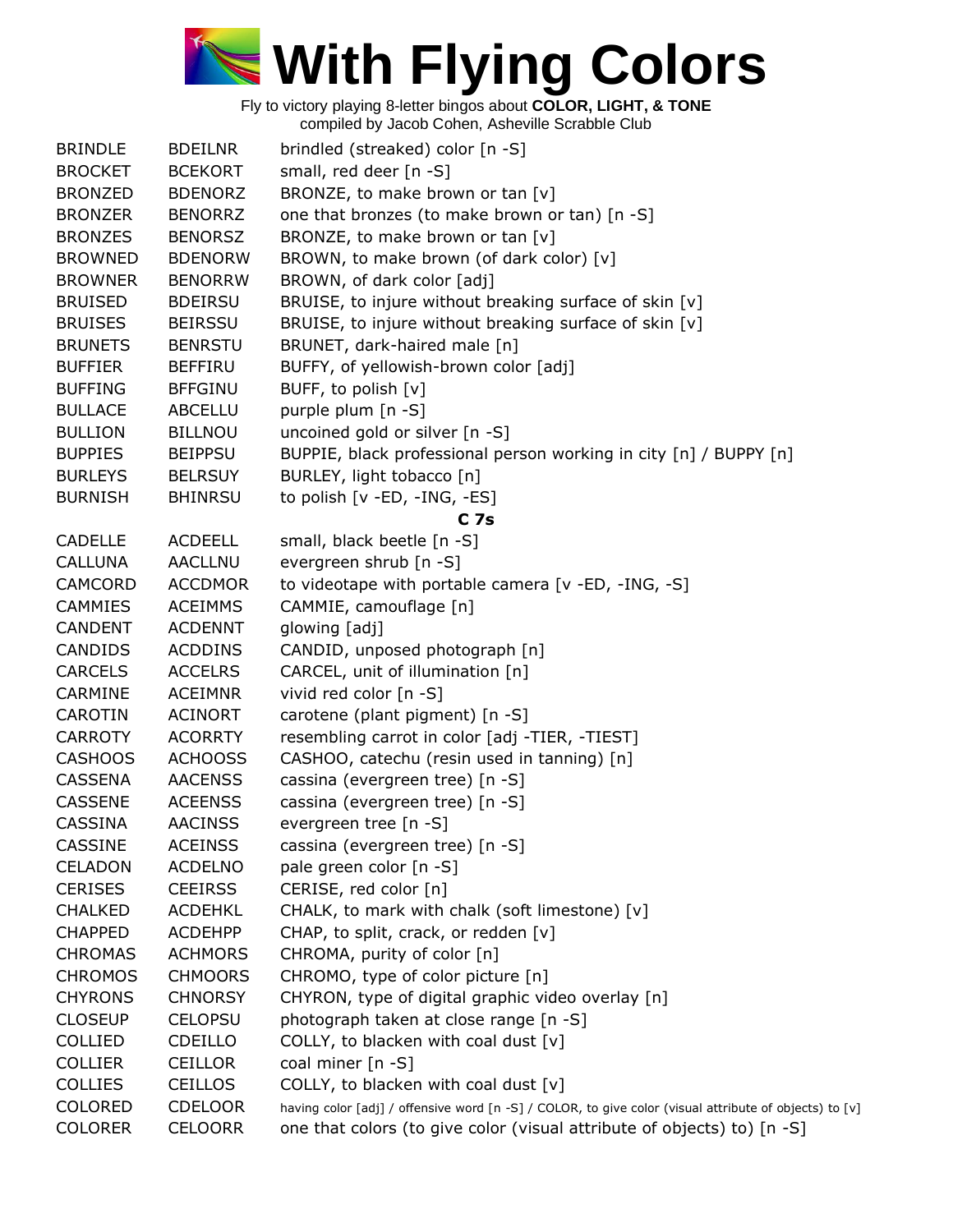

| <b>COLOURS</b> | <b>CLOORSU</b> | COLOUR, to color (to give color (visual attribute of objects) to) [v]          |
|----------------|----------------|--------------------------------------------------------------------------------|
| <b>COLTANS</b> | <b>ACLNOST</b> | COLTAN, black ore containing columbite and tantalite [n]                       |
| <b>COMPONE</b> | <b>CEMNOOP</b> | compony (composed of squares of alternating colors) [adj]                      |
| <b>COMPONY</b> | <b>CMNOOPY</b> | composed of squares of alternating colors [adj]                                |
| <b>CONCEIT</b> | <b>CCEINOT</b> | to imagine (to form mental picture of) [v -ED, -ING, -S]                       |
| <b>CONIFER</b> | <b>CEFINOR</b> | evergreen tree [n -S]                                                          |
| <b>COPPERY</b> | <b>CEOPPRY</b> | resembling copper [adj]                                                        |
| CORONAE        | <b>ACENOOR</b> | CORONA, luminous circle around celestial body [n]                              |
| <b>CORONAS</b> | <b>ACNOORS</b> | CORONA, luminous circle around celestial body [n]                              |
| COWBIRD        | <b>BCDIORW</b> | blackbird [n -S]                                                               |
| <b>COWPEAS</b> | <b>ACEOPSW</b> | COWPEA, black-eyed pea [n]                                                     |
| <b>COWRIES</b> | <b>CEIORSW</b> | COWRIE, glossy seashell [n]                                                    |
| <b>CRAYONS</b> | <b>ACNORSY</b> | CRAYON, to use drawing implement [v]                                           |
| CREMINI        | <b>CEIIMNR</b> | brown mushroom [n -S]                                                          |
| CRIMINI        | <b>CIIIMNR</b> | cremini (brown mushroom) [n -S]                                                |
| <b>CRIMSON</b> | <b>CIMNORS</b> | to make crimson (red color) [v -ED, -ING, -S]                                  |
| <b>CROCEIN</b> | <b>CCEINOR</b> | red dye [n -S]                                                                 |
| <b>CROQUIS</b> | <b>CIOQRSU</b> | sketch [n CROQUIS]                                                             |
| <b>CUDBEAR</b> | ABCDERU        | red dye [n -S]                                                                 |
| <b>CULLAYS</b> | <b>ACLLSUY</b> | CULLAY, quillai (evergreen tree) [n]                                           |
| <b>CUPELED</b> | <b>CDEELPU</b> | CUPEL, to refine gold or silver in cuplike vessel [v]                          |
| <b>CUPELER</b> | <b>CEELPRU</b> | cupeller (one that cupels (to refine gold or silver in cuplike vessel)) [n -S] |
| <b>CYANINE</b> | <b>ACEINNY</b> | blue dye [n -S]                                                                |
| <b>CYANINS</b> | <b>ACINNSY</b> | CYANIN, cyanine (blue dye) [n]                                                 |
|                |                | <b>D</b> 7s                                                                    |
| <b>DACITES</b> | <b>ACDEIST</b> | DACITE, light gray rock [n]                                                    |
| <b>DADAISM</b> | AADDIMS        | dada movement (art & literary) [n -S                                           |
| <b>DADAIST</b> | AADDIST        | follower of dadaism (dada movement (art &literary) [n -S]                      |
| <b>DAHOONS</b> | <b>ADHNOOS</b> | DAHOON, evergreen tree [n]                                                     |
| <b>DAMSONS</b> | <b>ADMNOSS</b> | DAMSON, small purple plum [n]                                                  |
| <b>DARKENS</b> | <b>ADEKNRS</b> | DARKEN, to make dark (having little or no light) [v]                           |
| <b>DARKEST</b> | <b>ADEKRST</b> | DARK, having little or no light [adj]                                          |
| <b>DARKING</b> | <b>ADGIKNR</b> | DARK, to darken (to make dark (having little or no light)) [v]                 |
| <b>DARKISH</b> | ADHIKRS        | somewhat dark [adj]                                                            |
| <b>DARKLED</b> | <b>ADDEKLR</b> | DARKLE, to become dark (having little or no light) [v]                         |
| <b>DARKLES</b> | <b>ADEKLRS</b> | DARKLE, to become dark [v]                                                     |
| <b>DAUBERY</b> | <b>ABDERUY</b> | bad or inexpert painting [n -RIES]                                             |
| <b>DAWNING</b> | ADGINNW        | DAWN, to begin to grow light in morning [v]                                    |
| <b>DAYGLOW</b> | <b>ADGLOWY</b> | airglow seen during day [n -S]                                                 |
| DAZZLED        | <b>ADDELZZ</b> | DAZZLE, to blind by bright light [v]                                           |
| <b>DAZZLER</b> | ADELRZZ        | one that dazzles (to blind by bright light) [n -S]                             |
| <b>DAZZLES</b> | <b>ADELSZZ</b> | DAZZLE, to blind by bright light [v]                                           |
| <b>DECOLOR</b> | <b>CDELOOR</b> | to deprive of color [v -ED, -ING, -S]                                          |
| <b>DEFOCUS</b> | <b>CDEFOSU</b> | to cause to go out of focus [v -ED, -SSED, -ING, -SSING, -ES, -SSES]           |
| <b>DEGLAZE</b> | ADEEGLZ        | to remove glaze from [v -D, -ZING, -S]                                         |
|                |                |                                                                                |
| <b>DENIMED</b> | <b>DDEEIMN</b> | DENIM, durable fabric [adj]                                                    |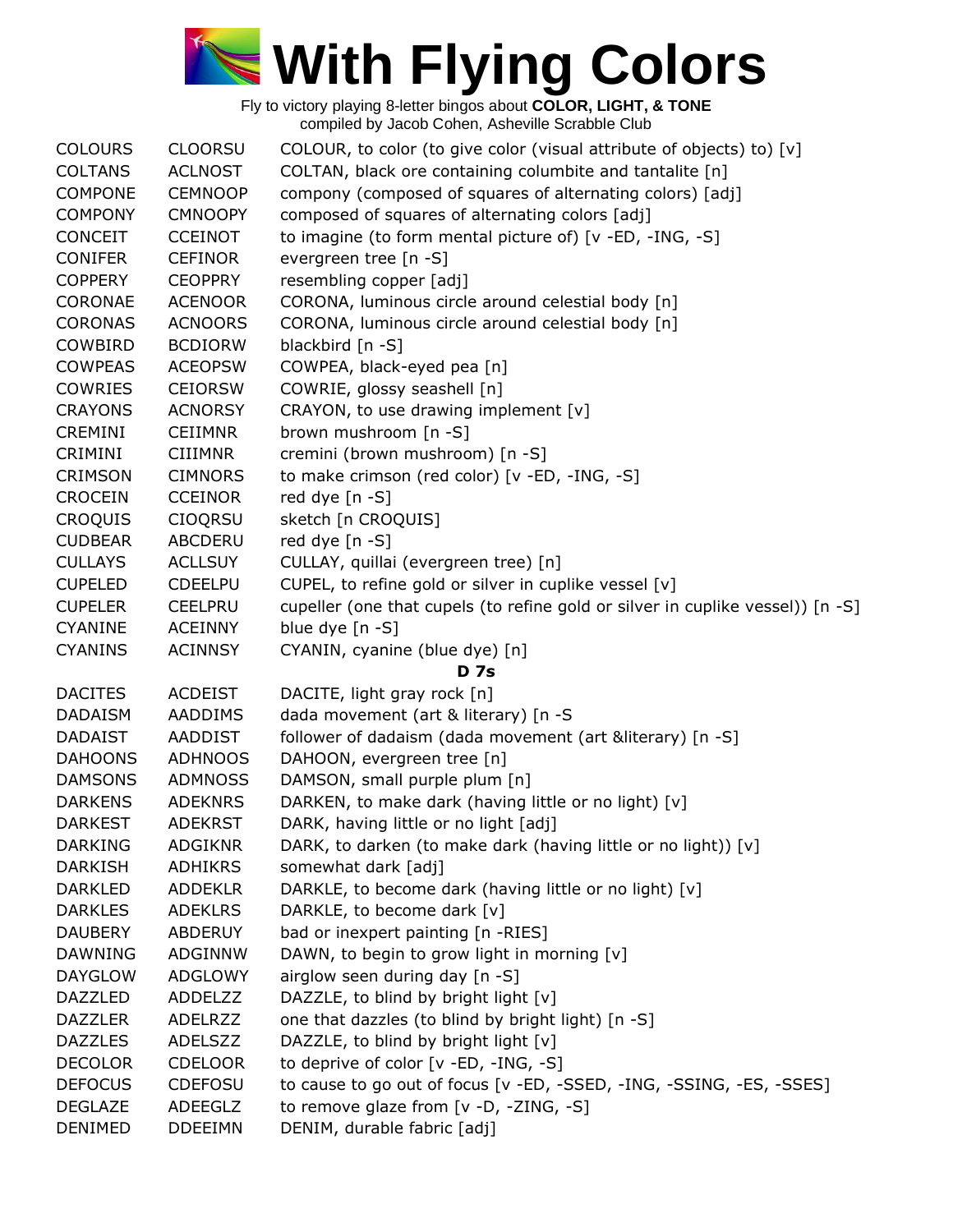

| DEPAINT        | <b>ADEINPT</b> | to depict (to portray (to represent pictorially)) [v -ED, -ING, -S]        |
|----------------|----------------|----------------------------------------------------------------------------|
| <b>DEPICTS</b> | <b>CDEIPST</b> | DEPICT, to portray [v]                                                     |
| <b>DIAGRAM</b> | <b>AADGIMR</b> | to illustrate by diagram (graphic design) [v -ED, -MMED, -ING, -MMING, -S] |
| <b>DIFFUSE</b> | <b>DEFFISU</b> | to spread widely and thinly [v -D, -SING, -S]                              |
| <b>DIGICAM</b> | <b>ACDGIIM</b> | digital camera [n -S]                                                      |
| <b>DIMMERS</b> | <b>DEIMMRS</b> | DIMMER, device for varying intensity of illumination [n]                   |
| <b>DIMMEST</b> | <b>DEIMMST</b> | DIM, obscure (dark or indistinct) [adj]                                    |
| <b>DIMMING</b> | <b>DGIIMMN</b> | DIM, to make dim (obscure (dark or indistinct)) [v]                        |
| <b>DIMMISH</b> | <b>DHIIMMS</b> | somewhat dim [adj] / DIM, obscure (dark or indistinct) [adj]               |
| <b>DIMNESS</b> | <b>DEIMNSS</b> | state of being dim (obscure (dark or indistinct)) [n -ES]                  |
| <b>DIMOUTS</b> | <b>DIMOSTU</b> | DIMOUT, condition of partial darkness [n]                                  |
| <b>DINEROS</b> | <b>DEINORS</b> | DINERO, former silver coin of Peru [n]                                     |
| <b>DINGBAT</b> | <b>ABDGINT</b> | typographical ornament [n -S]                                              |
| <b>DISLIMN</b> | <b>DIILMNS</b> | to make dim (obscure (dark or indistinct)) [v -ED, -ING, -S]               |
| <b>DISTAIN</b> | ADIINST        | to stain (to discolor or dirty) [v -ED, -ING, -S]                          |
| <b>DOBLONS</b> | <b>BDLNOOS</b> | DOBLON, former gold coin of Spain and Spanish America [n]                  |
| <b>DORBUGS</b> | <b>BDGORSU</b> | DORBUG, dor (black European beetle) [n]                                    |
| <b>DOTIEST</b> | <b>DEIOSTT</b> | DOTY, stained by decay [adj]                                               |
| <b>DUNNESS</b> | <b>DENNSSU</b> | state of being dun (of dull brown color) [n -ES]                           |
| <b>DUNNEST</b> | <b>DENNSTU</b> | DUN, of dull brown color [adj]                                             |
| <b>DUSKIER</b> | <b>DEIKRSU</b> | DUSKY, somewhat dark [adj]                                                 |
| <b>DUSKILY</b> | <b>DIKLSUY</b> | DUSKY, somewhat dark [adv]                                                 |
| <b>DUSKING</b> | <b>DGIKNSU</b> | DUSK, to become dark [v]                                                   |
| <b>DUSKISH</b> | <b>DHIKSSU</b> | dusky (somewhat dark) [adj]                                                |
| <b>DYEABLE</b> | ABDEELY        | capable of being dyed [adj]                                                |
| <b>DYEINGS</b> | <b>DEGINSY</b> | DYEING, something colored with dye [n]                                     |
| <b>DYEWEED</b> | <b>DDEEEWY</b> | shrub that yields yellow dye [n -S]                                        |
|                |                | <b>E</b> 7s                                                                |
| <b>EBONIES</b> | <b>BEEINOS</b> | EBONY, hard, heavy wood [n]                                                |
| <b>EBONISE</b> | <b>BEEINOS</b> | to ebonize (to stain black in imitation of ebony) [v -D, -SING, -S]        |
| EBONIZE        | <b>BEEINOZ</b> | to stain black in imitation of ebony [v -D, -ZING, -S]                     |
| <b>ECHELLE</b> | <b>CEEEHLL</b> | device for spreading light into its component colors [n -S]                |
| <b>ECLIPSE</b> | <b>CEEILPS</b> | to obscure (to make obscure (dark or indistinct)) [v -D, -SING, -S]        |
| <b>EDAMAME</b> | AADEEMM        | green soybeans in pod [n -S]                                               |
| <b>EFFULGE</b> | <b>EEFFGLU</b> | to shine forth [v -D, -LING, -S]                                           |
| <b>EMBLEMS</b> | <b>BEELMMS</b> | EMBLEM, to represent with emblem (graphical symbol) [v]                    |
| <b>EMBROWN</b> | <b>BEMNORW</b> | to make brown (of dark color) [v -ED, -ING, -S]                            |
| <b>EMBRUED</b> | <b>BDEEMRU</b> | EMBRUE, to imbrue (to stain (to discolor or dirty)) [v]                    |
| <b>EMBRUES</b> | <b>BEEMRSU</b> | EMBRUE, to imbrue (to stain (to discolor or dirty)) [v]                    |
| <b>EMERALD</b> | ADEELMR        | green gem [n -S]                                                           |
| <b>ENAMELS</b> | <b>AEELMNS</b> | ENAMEL, to cover with hard, glossy surface $[v]$                           |
| <b>ENCINAL</b> | <b>ACEILNN</b> | ENCINA, evergreen oak [adj]                                                |
| <b>ENCINAS</b> | <b>ACEINNS</b> | ENCINA, evergreen oak [n]                                                  |
| <b>ENGILDS</b> | <b>DEGILNS</b> | ENGILD, to brighten (to make bright (emitting much light)) [v]             |
| <b>ENHALOS</b> | <b>AEHLNOS</b> | ENHALO, to surround with halo (ring of light) [v]                          |
| <b>EOSINES</b> | <b>EEINOSS</b> | EOSINE, eosin (red dye) [n]                                                |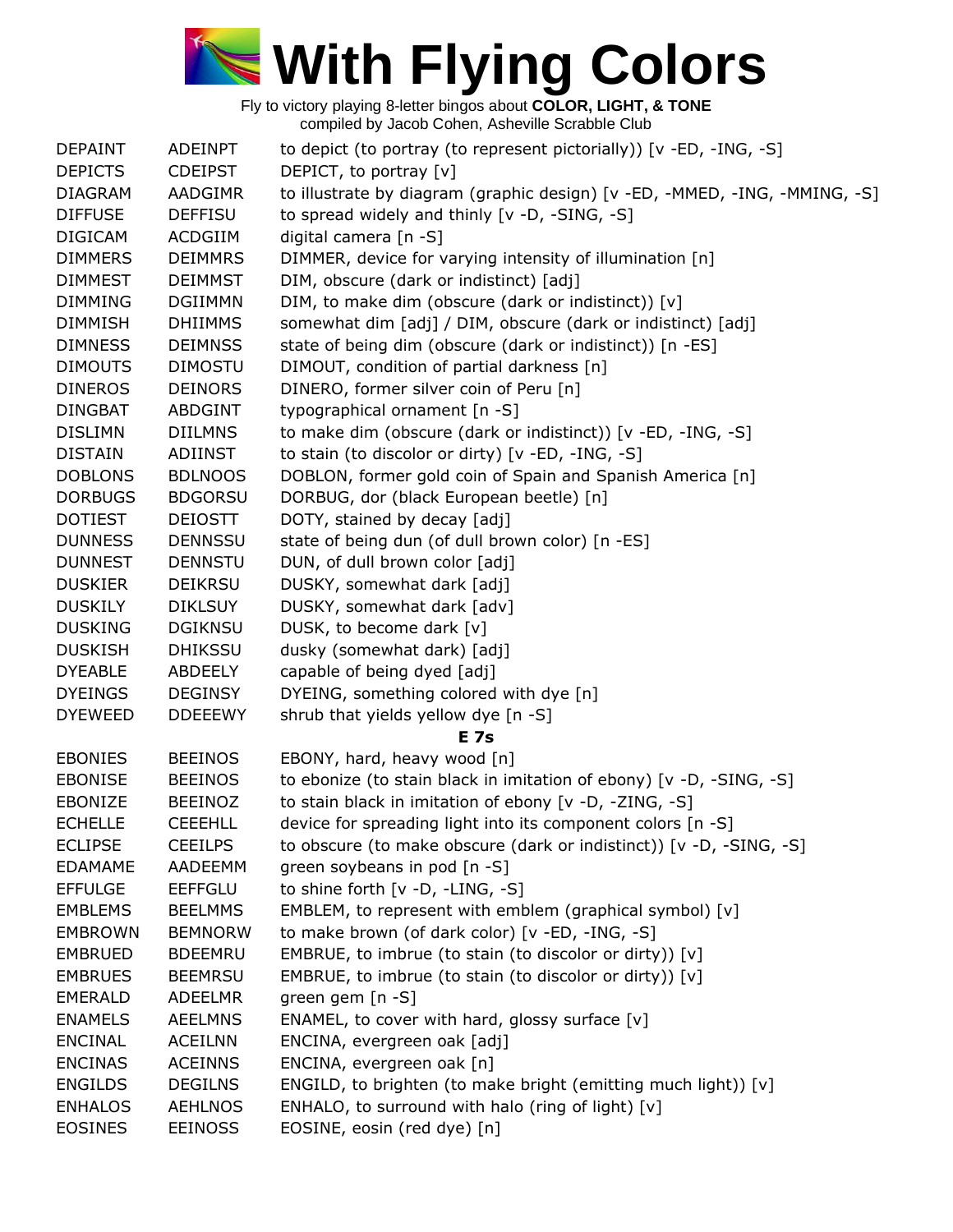

Fly to victory playing 8-letter bingos about **COLOR, LIGHT, & TONE**

compiled by Jacob Cohen, Asheville Scrabble Club

| <b>EOSINIC</b> | <b>CEIINOS</b> | EOSIN, red dye [adj]                                                                                    |
|----------------|----------------|---------------------------------------------------------------------------------------------------------|
| ERICOID        | <b>CDEIIOR</b> | resembling heath (evergreen shrub) [adj]                                                                |
| <b>ETALONS</b> | <b>AELNOST</b> | ETALON, optical instrument [n]                                                                          |
| <b>EUGENIA</b> | AEEGINU        | tropical evergreen tree [n -S]                                                                          |
|                |                | <b>F7s</b>                                                                                              |
| <b>FACULAE</b> | <b>AACEFLU</b> | FACULA, unusually bright spot on sun's surface [n]                                                      |
| <b>FACULAR</b> | <b>AACFLRU</b> | FACULA, unusually bright spot on sun's surface [adj]                                                    |
| <b>FADABLE</b> | <b>AABDEFL</b> | capable of fading (to lose color or brightness) [adj]                                                   |
| <b>FADEDLY</b> | <b>ADDEFLY</b> | FADE, to lose color or brightness [adv]                                                                 |
| <b>FADEINS</b> | <b>ADEFINS</b> | FADEIN, gradual increase in brightness of image [n]                                                     |
| <b>FADEOUT</b> | ADEFOTU        | gradual disappearance of image [n -S]                                                                   |
| <b>FAIENCE</b> | <b>ACEEFIN</b> | variety of glazed pottery [n -S]                                                                        |
| <b>FAINTER</b> | AEFINRT        | FAINT, lacking strength or vigor [adj]                                                                  |
| <b>FAIRWAY</b> | AAFIRWY        | mowed part of golf course between tee and green [n -S]                                                  |
| <b>FARDING</b> | ADFGINR        | FARD, to apply cosmetics $[v]$                                                                          |
| <b>FASCIAE</b> | <b>AACEFIS</b> | FASCIA, broad and distinct band of color [n]                                                            |
| <b>FASCIAL</b> | <b>AACFILS</b> | FASCIA, broad and distinct band of color [adj]                                                          |
| <b>FASCIAS</b> | <b>AACFISS</b> | FASCIA, broad and distinct band of color [n]                                                            |
| <b>FAUVISM</b> | <b>AFIMSUV</b> | movement in painting [n -S]                                                                             |
| <b>FAUVIST</b> | <b>AFISTUV</b> | advocate of fauvism (movement in painting) [n -S]                                                       |
| <b>FAWNIER</b> | <b>AEFINRW</b> | FAWNY, of yellowish-brown color [adj]                                                                   |
| <b>FEIJOAS</b> | <b>AEFIJOS</b> | FEIJOA, green edible fruit [n]                                                                          |
| <b>FIGTREE</b> | <b>EEFGIRT</b> | tree that bears figs (soft, sweet dark fruits) [n -S]                                                   |
| <b>FILEMOT</b> | <b>EFILMOT</b> | of brownish yellow color [adj]                                                                          |
| <b>FILMIER</b> | EFIILMR        | FILMY, resembling or covered with film; hazy [adj]                                                      |
| <b>FILMSET</b> | <b>EFILMST</b> | to photoset (to prepare for printing by photographic means) [v FILMSET, -TTING, -S]                     |
| <b>FIREFLY</b> | <b>EFFILRY</b> | luminous insect [n -LIES]                                                                               |
| <b>FIRELIT</b> | EFIILRT        | lighted by firelight [adj]                                                                              |
| <b>FIXATIF</b> | AFFIITX        | fixative (substance for preserving paintings or drawings) [n -S]                                        |
| <b>FLAMERS</b> | <b>AEFLMRS</b> | FLAMER, one that flames (to burn brightly) [n]                                                          |
| <b>FLAMING</b> | AFGILMN        | FLAME, to burn brightly [v]                                                                             |
| <b>FLARING</b> | <b>AFGILNR</b> | FLARE, to burn with bright, wavering light [v]                                                          |
| <b>FLASHED</b> | <b>ADEFHLS</b> | FLASH, to send forth sudden burst of light [v]                                                          |
| <b>FLASHER</b> | <b>AEFHLRS</b> | one that flashes (to send forth sudden burst of light) [n -S]                                           |
| <b>FLASHES</b> | <b>AEFHLSS</b> | FLASH, to send forth sudden burst of light [v]                                                          |
| <b>FLAVINE</b> | AEFILNV        | flavin (yellow pigment) [n -S]                                                                          |
| <b>FLAVINS</b> | <b>AFILNSV</b> | FLAVIN, yellow pigment [n]                                                                              |
| <b>FLAXIER</b> | AEFILRX        | FLAXY, flaxen (of pale yellow color) [adj]                                                              |
| <b>FLORINS</b> | <b>FILNORS</b> | FLORIN, former gold coin of Europe [n -S]                                                               |
| <b>FLUSHED</b> | <b>DEFHLSU</b> | FLUSH, to blush (to become red) [v]                                                                     |
| <b>FLUSHER</b> | <b>EFHLRSU</b> | FLUSH, ruddy (having healthy, reddish color) [adj] / one that flushes (to blush (to become red)) [n -S] |
| <b>FLUSHES</b> | <b>EFHLSSU</b> | FLUSH, to blush (to become red) [v]                                                                     |
| <b>FOCALLY</b> | <b>ACFLLOY</b> | with regard to focus [adv]                                                                              |
| <b>FOCUSER</b> | <b>CEFORSU</b> | one that focuses (to bring to focus (point at which rays converge or from which they diverge) [n -S]    |
| <b>FOCUSES</b> | <b>CEFOSSU</b> | FOCUS, point at which rays converge or from which they diverge [n]                                      |
| <b>FOGBOWS</b> | <b>BFGOOSW</b> | FOGBOW, nebulous arc of light sometimes seen in fog [n]                                                 |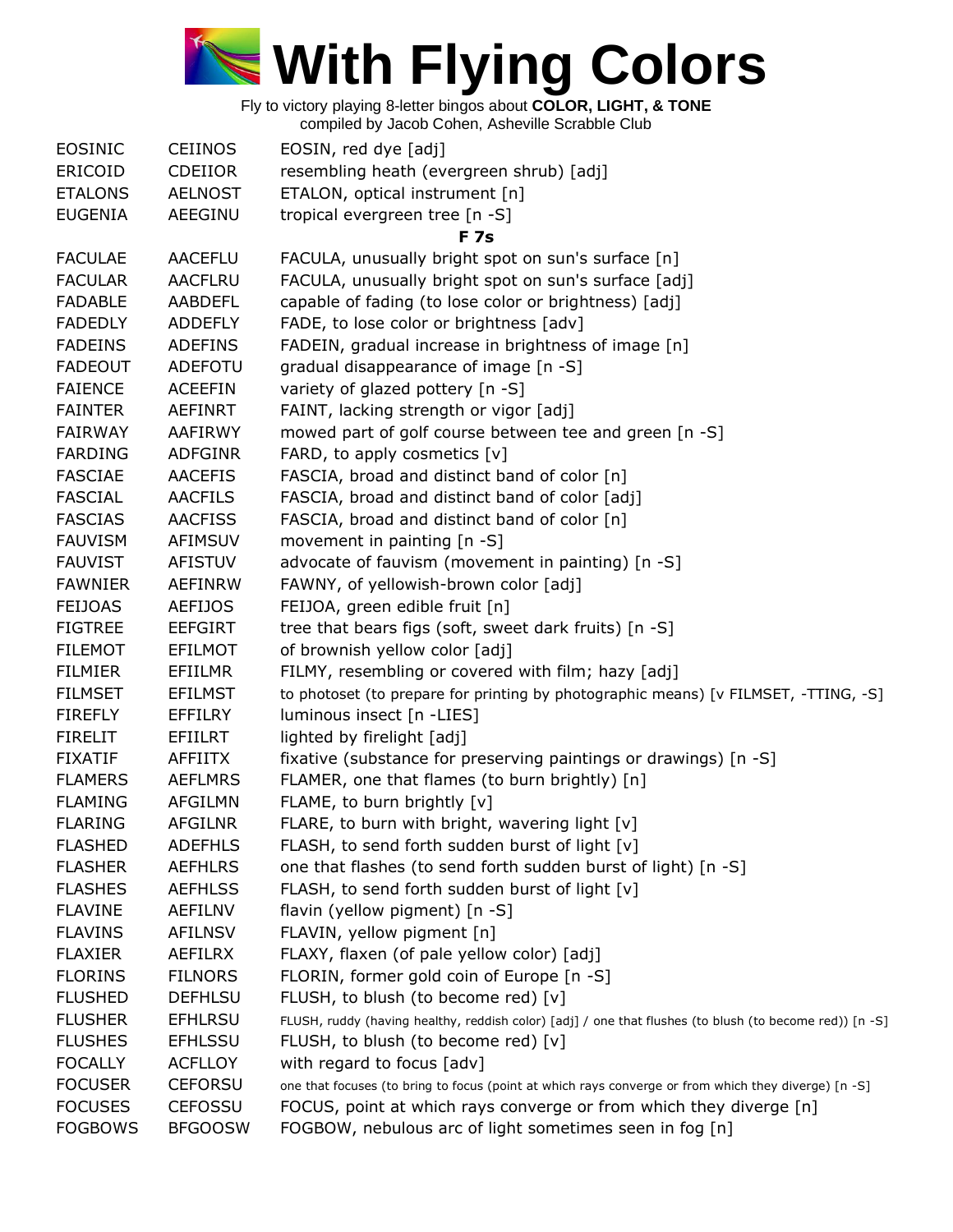

| <b>FOGDOGS</b> | <b>DFGGOOS</b> | FOGDOG, fogbow (nebulous arc of light sometimes seen in fog) [n]                      |
|----------------|----------------|---------------------------------------------------------------------------------------|
| <b>FORESEE</b> | <b>EEEFORS</b> | to see in advance [v -SAW, -N, -ING, -S]                                              |
| <b>FOSSICK</b> | <b>CFIKOSS</b> | to search for gold [v -ED, -ING, -S]                                                  |
| <b>FREAKED</b> | <b>ADEEFKR</b> | FREAK, to streak with color [v]                                                       |
| <b>FRECKLE</b> | <b>CEEFKLR</b> | to mark with freckles (small, brownish spots) [v -D, -LING, -S]                       |
| <b>FRECKLY</b> | <b>CEFKLRY</b> | marked with freckles [adj -LIER, -LIEST]                                              |
| <b>FRESCOS</b> | <b>CEFORSS</b> | FRESCO, to paint on surface of plaster [v]                                            |
| <b>FRONDED</b> | <b>DDEFNOR</b> | FROND, type of leaf (usually green, flattened organ of vascular plants) [adj]         |
| <b>FUCHSIN</b> | <b>CFHINSU</b> | red dye [n -S]                                                                        |
| <b>FUCUSES</b> | <b>CEFSSUU</b> | FUCUS, any of genus of brown algae [n]                                                |
| <b>FULGENT</b> | <b>EFGLNTU</b> | shining brightly [adj]                                                                |
| <b>FULVOUS</b> | <b>FLOSUUV</b> | of brownish yellow color [adj]                                                        |
| <b>FUSAINS</b> | AFINSSU        | FUSAIN, fine charcoal used in drawing [n]                                             |
| <b>FUSCOUS</b> | <b>CFOSSUU</b> | of dusky color [adj]                                                                  |
|                |                | <b>G</b> 7s                                                                           |
| <b>GALAXES</b> | AAEGLSX        | GALAX, evergreen herb [n]                                                             |
| <b>GALLEIN</b> | <b>AEGILLN</b> | green dye [n -S]                                                                      |
| <b>GENTOOS</b> | <b>EGNOOST</b> | GENTOO, gray-backed penguin [n]                                                       |
| <b>GEODESY</b> | <b>DEEGOSY</b> | geographical surveying [n -SIES]                                                      |
| <b>GESSOED</b> | <b>DEEGOSS</b> | having gesso (plaster mixture) as coating [adj]                                       |
| <b>GESSOES</b> | <b>EEGOSSS</b> | GESSO, plaster mixture [n]                                                            |
| <b>GILDERS</b> | <b>DEGILRS</b> | GILDER, one that gilds (to cover with thin layer of gold) [n]                         |
| <b>GILDING</b> | <b>DGGIILN</b> | GILD, to cover with thin layer of gold [v]                                            |
| <b>GJETOST</b> | <b>EGJOSTT</b> | hard brown cheese [n -S]                                                              |
| <b>GLARIER</b> | AEGILRR        | GLARY, glaring (glare (to shine with harshly brilliant light)) [adj]                  |
| <b>GLARING</b> | <b>AGGILNR</b> | GLARE, to shine with harshly brilliant light [v]                                      |
| <b>GLASSED</b> | <b>ADEGLSS</b> | GLASS, to encase in glass (transparent substance) [v]                                 |
| <b>GLAZERS</b> | <b>AEGLRSZ</b> | GLAZER, one that glazes (to fit windows with glass (transparent substance) panes) [n] |
| <b>GLAZIER</b> | AEGILRZ        | GLAZY, covered with smooth, glossy coating [adj]                                      |
| <b>GLAZILY</b> | AGILLYZ        | GLAZY, covered with smooth, glossy coating [adv]                                      |
| <b>GLAZING</b> | AGGILNZ        | GLAZE, to fit windows with glass (transparent substance) panes [v]                    |
| <b>GLEAMED</b> | <b>ADEEGLM</b> | GLEAM, to shine with soft radiance [v]                                                |
| <b>GLEAMER</b> | <b>AEEGLMR</b> | one that gleams (to shine with soft radiance) [n -S]                                  |
| <b>GLIMMER</b> | <b>EGILMMR</b> | to shine faintly or unsteadily [v -ED, -ING, -S]                                      |
| <b>GLIMPSE</b> | <b>EGILMPS</b> | to see for instant $[v -D, -SING, -S]$                                                |
| <b>GLINTED</b> | <b>DEGILNT</b> | GLINT, to glitter (to sparkle (to give off or reflect flashes of light)) [v]          |
| <b>GLISTEN</b> | <b>EGILNST</b> | to shine by reflection [v -ED, -ING, -S]                                              |
| <b>GLISTER</b> | <b>EGILRST</b> | to glisten (to shine by reflection) [v -ED, -ING, -S]                                 |
| <b>GLITTER</b> | <b>EGILRTT</b> | to sparkle (to give off or reflect flashes of light) [v -ED, -ING, -S]                |
| <b>GLOOMED</b> | <b>DEGLMOO</b> | GLOOM, to become dark (having little or no light) [v]                                 |
| <b>GLORIAS</b> | <b>AGILORS</b> | GLORIA, halo (ring of light) [n]                                                      |
| <b>GLOSSED</b> | <b>DEGLOSS</b> | GLOSS, to make lustrous (reflecting light evenly and efficiently) [v]                 |
| <b>GLOSSER</b> | <b>EGLORSS</b> | one that glosses (to make lustrous (reflecting light evenly and efficiently)) [n -S]  |
| <b>GLOSSES</b> | <b>EGLOSSS</b> | GLOSS, to make lustrous (reflecting light evenly and efficiently) [v]                 |
| <b>GLOWFLY</b> | <b>FGLLOWY</b> | firefly (luminous insect) [n -LIES]                                                   |
| <b>GLOWING</b> | <b>GGILNOW</b> | GLOW, to emit light and heat [v]                                                      |
|                |                |                                                                                       |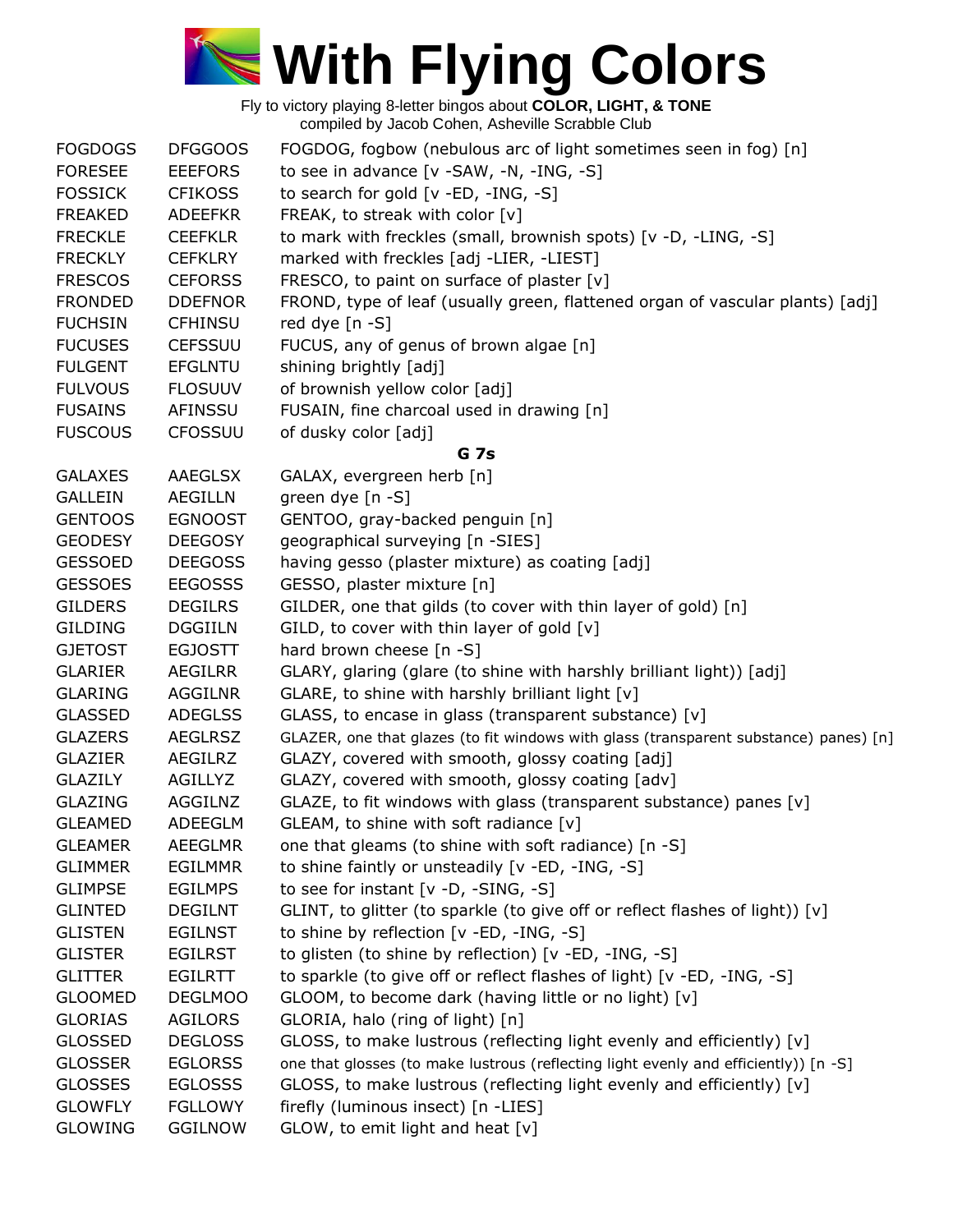

| <b>GLYCINS</b> | <b>CGILNSY</b> | GLYCIN, compound used in photography [n]                           |
|----------------|----------------|--------------------------------------------------------------------|
| <b>GOBONEE</b> | <b>BEEGNOO</b> | gobony (compony (composed of squares of alternating colors)) [adj] |
| <b>GOLDBUG</b> | <b>BDGGLOU</b> | gold beetle [n -S]                                                 |
| <b>GOLDEST</b> | <b>DEGLOST</b> | GOLD, golden (of color of gold) [adj]                              |
| <b>GORCOCK</b> | <b>CCGKOOR</b> | male red grouse [n -S]                                             |
| <b>GORHENS</b> | <b>EGHNORS</b> | GORHEN, female red grouse [n]                                      |
| <b>GOUACHE</b> | ACEGHOU        | method of painting [n -S]                                          |
| <b>GRACKLE</b> | <b>ACEGKLR</b> | blackbird [n -S]                                                   |
| <b>GRAPHIC</b> | <b>ACGHIPR</b> | product of art of representation [n -S]                            |
| <b>GRAYEST</b> | <b>AEGRSTY</b> | GRAY, of color between white and black [adj]                       |
| <b>GRAYING</b> | <b>AGGINRY</b> | GRAY, to make gray [v]                                             |
| <b>GRAYISH</b> | <b>AGHIRSY</b> | somewhat gray [adj]                                                |
| <b>GRAYOUT</b> | <b>AGORTUY</b> | temporary blurring of vision [n -S]                                |
| <b>GREENED</b> | <b>DEEEGNR</b> | GREEN, to become green [v]                                         |
| <b>GREENER</b> | <b>EEEGNRR</b> | GREEN, of color of growing foliage [adj]                           |
| <b>GREENLY</b> | <b>EEGLNRY</b> | in green manner [adv]                                              |
| <b>GREENTH</b> | <b>EEGHNRT</b> | verdure (green vegetation) [n -S]                                  |
| <b>GREIGES</b> | <b>EEGGIRS</b> | GREIGE, fabric in gray state [n]                                   |
| <b>GREYEST</b> | <b>EEGRSTY</b> | GREY, gray (of color between white and black) [adj]                |
| <b>GREYHEN</b> | <b>EEGHNRY</b> | female black grouse [n -S]                                         |
| <b>GREYING</b> | <b>EGGINRY</b> | GREY, to gray (to make gray) [v]                                   |
| <b>GREYISH</b> | <b>EGHIRSY</b> |                                                                    |
|                |                | grayish (somewhat gray) [adj]                                      |
| <b>GREYLAG</b> | <b>AEGGLRY</b> | graylag (wild goose) [n -S]                                        |
| <b>GRIFFES</b> | <b>EFFGIRS</b> | GRIFFE, biracial offspring [n]                                     |
| <b>GRIZZLY</b> | <b>GILRYZZ</b> | grayish (somewhat gray) [adj -LIER, -LIEST]                        |
|                |                | <b>H</b> 7s                                                        |
| <b>HALOING</b> | <b>AGHILNO</b> | HALO, to form halo (ring of light) $[v]$                           |
| <b>HAWKEYS</b> | <b>AEHKSY</b>  | HAWKEY, hawkie (white-faced cow) [n]                               |
| <b>HAWKIES</b> | <b>AEHIKSW</b> | HAWKIE, white-faced cow [n]                                        |
| <b>HAZELLY</b> | AEHLLYZ        | yellowish brown [adj]                                              |
| <b>HAZIEST</b> | <b>AEHISTZ</b> | HAZY, unclear [adj]                                                |
| <b>HEATHER</b> | <b>AEEHHRT</b> | evergreen shrub [n -S]                                             |
| <b>HENNAED</b> | <b>ADEEHNN</b> | HENNA, to dye with reddish coloring [v]                            |
| <b>HOARIER</b> | AEHIORR        | HOARY, white with age [adj]                                        |
| <b>HOARILY</b> | AHILORY        | in hoary (white with age) manner [adv]                             |
| <b>HOISINS</b> | <b>HIINOSS</b> | HOISIN, spicy brown sauce [n]                                      |
| <b>HOODIES</b> | <b>DEHIOOS</b> | HOODIE, gray crow of Europe [n]                                    |
| <b>HUELESS</b> | <b>EEHLSSU</b> | HUE, color [adj]                                                   |
| <b>HYALINE</b> | AEHILNY        | transparent substance [n]                                          |
| <b>HYALINS</b> | <b>AHILNSY</b> | HYALIN, hyaline (transparent substance) [n]                        |
| <b>HYALITE</b> | AEHILTY        | colorless opal [n -S]                                              |
|                |                | I 7s                                                               |
| ILLUMED        | DEILLMU        | ILLUME, to illuminate [v]                                          |
| ILLUMES        | <b>EILLMSU</b> | ILLUME, to illuminate [v]                                          |
| <b>IMBROWN</b> | <b>BIMNORW</b> | to embrown (to make brown (of dark color)) [v -ED, -ING, -S]       |
| <b>IMBRUED</b> | <b>BDEIMRU</b> | IMBRUE, to stain (to discolor or dirty) [v]                        |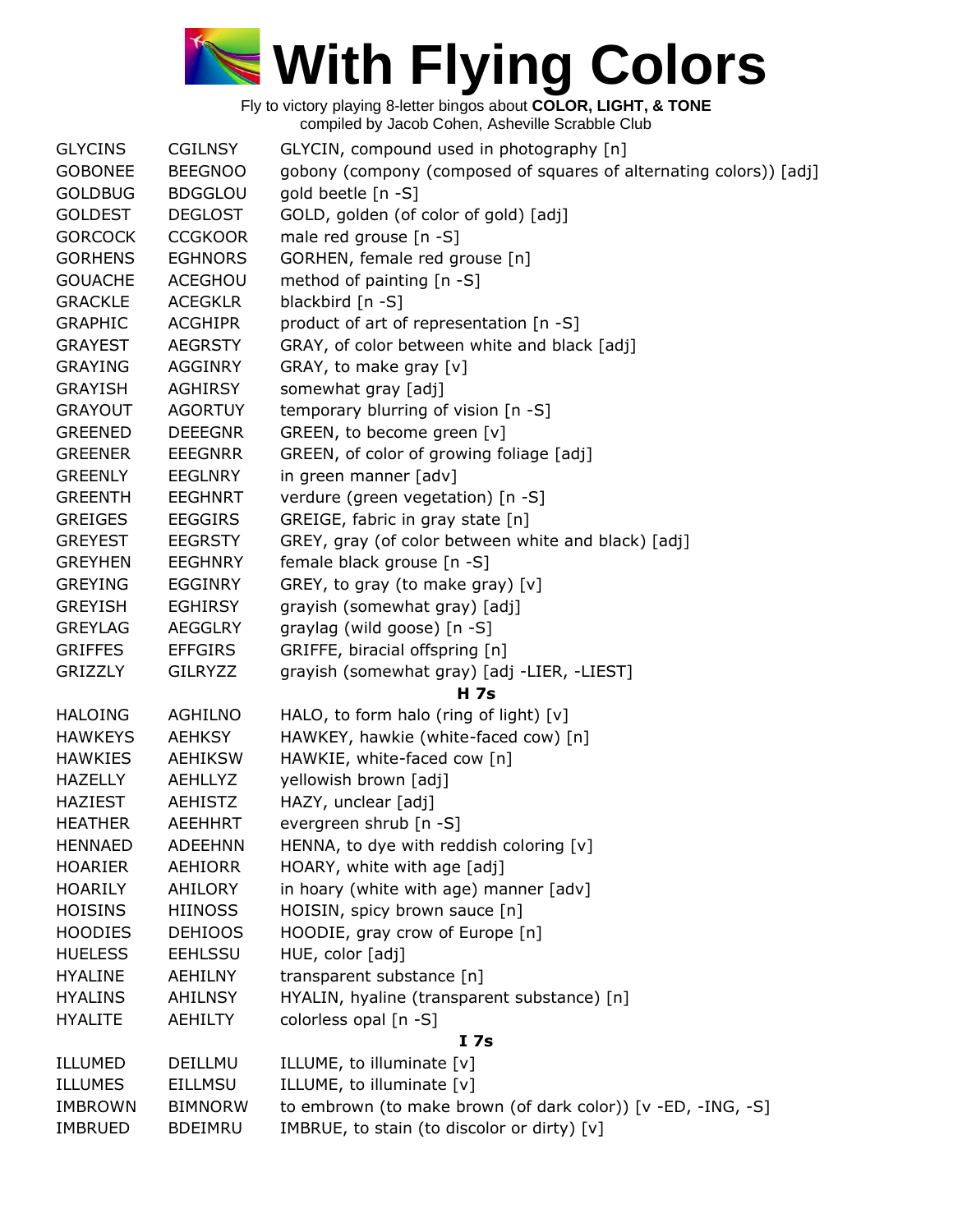

| <b>IMBRUES</b> | <b>BEIMRSU</b> | IMBRUE, to stain (to discolor or dirty) [v]                                        |
|----------------|----------------|------------------------------------------------------------------------------------|
| <b>IMPAINT</b> | <b>AIIMNPT</b> | to paint or depict [v -ED, -ING, -S]                                               |
| <b>IMPASTO</b> | <b>AIMOPST</b> | painting technique [n -S]                                                          |
| <b>INDIGOS</b> | <b>DGIINOS</b> | INDIGO, blue dye [n]                                                               |
| <b>INDULIN</b> | <b>DIILNNU</b> | induline (blue dye) [n -S]                                                         |
| <b>INKIEST</b> | <b>EIIKNST</b> | INKY, resembling ink [adj]                                                         |
| <b>INKLESS</b> | <b>EIKLNSS</b> | being without ink (colored fluid used for writing))) [n -ES]                       |
| <b>INKLIKE</b> | EIIKKLN        | resembling ink (colored fluid used for writing) [adj]                              |
| <b>INKPOTS</b> | <b>IKNOPST</b> | INKPOT, inkwell (small container for ink (colored fluid used for writing)) [n]     |
| <b>INKWELL</b> | <b>EIKLLNW</b> | small container for ink (colored fluid used for writing) [n -S]                    |
| <b>INKWOOD</b> | <b>DIKNOOW</b> | evergreen tree [n -S]                                                              |
| <b>IRISING</b> | <b>GIIINRS</b> | IRIS, to give form of rainbow to $[v]$                                             |
| <b>ISOHELS</b> | <b>EHILOSS</b> | ISOHEL, line on map connecting points receiving equal sunshine [n]                 |
| <b>IVORIED</b> | <b>DEIIORV</b> | IVORY, hard white substance found in elephant tusks [adj]                          |
| <b>IVORIER</b> | EIIORRV        | IVORY, hard white substance found in elephant tusks [adj]                          |
| <b>IVORIES</b> | <b>EIIORSV</b> | IVORY, hard white substance found in elephant tusks [n]                            |
|                |                | J <sub>7s</sub>                                                                    |
| <b>JAGGARY</b> | AAGGJRY        | jaggery (coarse, dark sugar) [n -RIES]                                             |
| <b>JAGGERY</b> | <b>AEGGJRY</b> | coarse, dark sugar [n -RIES]                                                       |
| <b>JARRAHS</b> | <b>AAHJRRS</b> | JARRAH, evergreen tree [n]                                                         |
| <b>JETTIER</b> | EEIJRTT        | JETTY, having color jet black [adj]                                                |
| <b>JUNIPER</b> | EIJNPRU        | evergreen tree [n -S]                                                              |
|                |                | <b>K7s</b>                                                                         |
| <b>KALMIAS</b> | <b>AAIKLMS</b> | KALMIA, evergreen shrub [n]                                                        |
| <b>KELLIES</b> | <b>EEIKLLS</b> | KELLY, bright green color [n]                                                      |
| <b>KERMODE</b> | <b>DEEKMOR</b> | type of black bear [n -S]                                                          |
|                |                | <b>L</b> 7s                                                                        |
| <b>LACINGS</b> | <b>ACGILNS</b> | LACING, contrasting marginal band of color [n]                                     |
| <b>LACKERS</b> | <b>ACEKLRS</b> | LACKER, to lacquer (to coat with glossy substance) [v]                             |
| <b>LACQUER</b> | ACELQRU        | to coat with glossy substance [v -ED, -ING, -S]                                    |
| LAKIEST        | <b>AEIKLST</b> | LAKY, of color of blood [adj]                                                      |
| <b>LAKINGS</b> | <b>AGIKLNS</b> | LAKING, reddening of blood plasma by release of hemoglobin from red corpuscles [n] |
| <b>LAMBENT</b> | <b>ABELMNT</b> | flickering lightly and gently over surface [adj]                                   |
| LAMBERT        | <b>ABELMRT</b> | unit of brightness [n -S]                                                          |
| <b>LAMPADS</b> | <b>AADLMPS</b> | LAMPAD, candlestick [n]                                                            |
| LAMPION        | <b>AILMNOP</b> | type of light-generating device [n -S]                                             |
| LAMPLIT        | AILLMPT        | lighted by lamp [adj]                                                              |
| LANGLEY        | <b>AEGLLNY</b> | unit of illumination [n -S]                                                        |
| <b>LANGUED</b> | ADEGLNU        | having tongue of specified color [adj]                                             |
| <b>LANTERN</b> | <b>AELNNRT</b> | protective case for light [n -S]                                                   |
| <b>LAURELS</b> | AELLRSU        | LAUREL, to crown with wreath of evergreen leaves [v]                               |
| <b>LENSMAN</b> | <b>AELMNNS</b> | photographer [n -MEN]                                                              |
| LENTIGO        | <b>EGILNOT</b> | freckle [n -GINES]                                                                 |
| <b>LENTISK</b> | <b>EIKLNST</b> | evergreen tree [n -S]                                                              |
| <b>LEUCISM</b> |                |                                                                                    |
|                | <b>CEILMSU</b> | unusually pale integument [n -S]                                                   |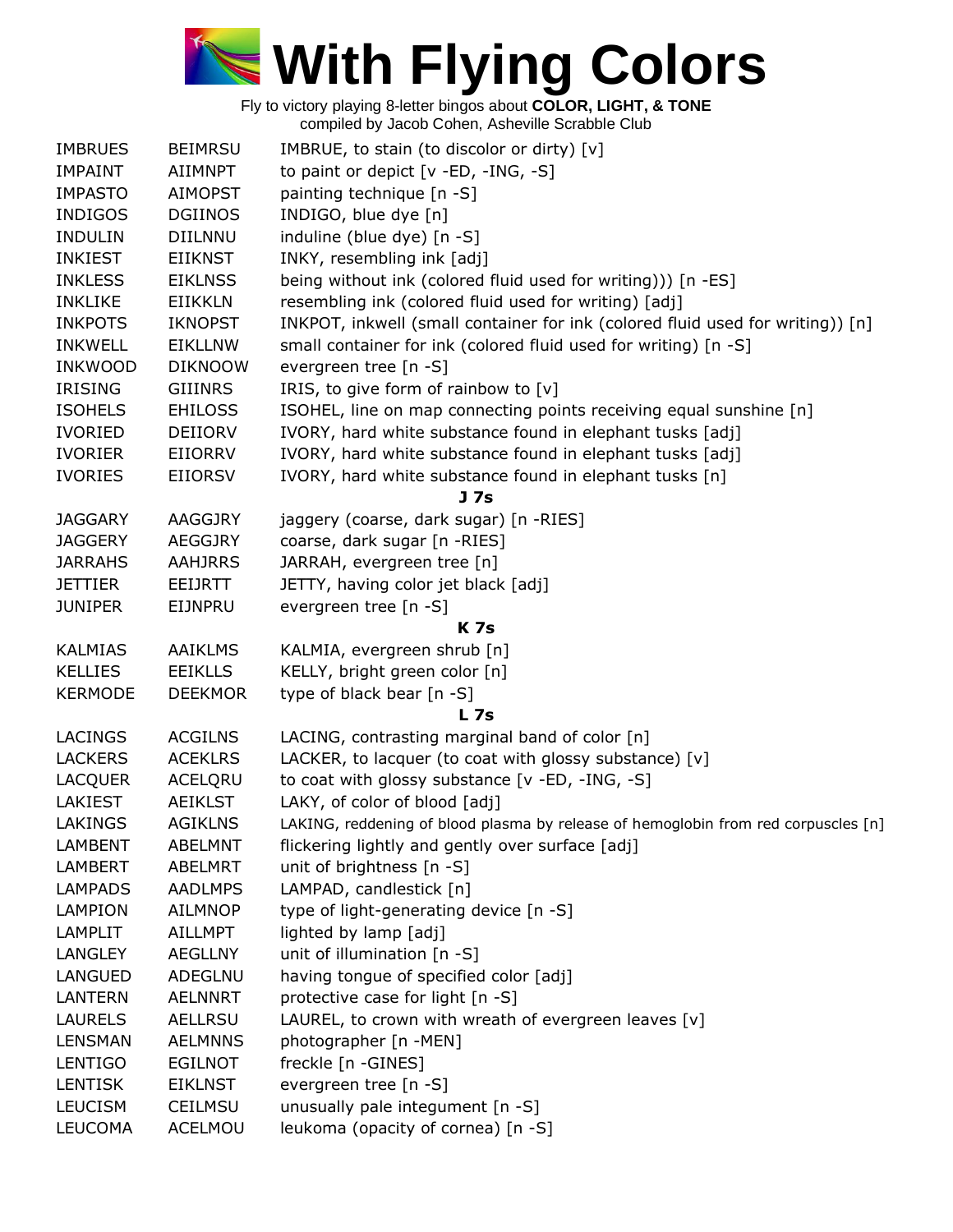

| <b>LEUKOMA</b>            | AEKLMOU                          | opacity of cornea [n -S]                                                           |
|---------------------------|----------------------------------|------------------------------------------------------------------------------------|
| <b>LEUKONS</b>            | <b>EKLNOSU</b>                   | LEUKON, bodily organ consisting of white blood cells [n]                           |
| <b>LICHTED</b>            | <b>CDEHILT</b>                   | LICHT, to light (to illuminate) [v]                                                |
| <b>LIGHTED</b>            | <b>DEGHILT</b>                   | LIGHT, to illuminate [v]                                                           |
| <b>LIMBATE</b>            | ABEILMT                          | having edge of different color [adj]                                               |
| <b>LIMNERS</b>            | <b>EILMNRS</b>                   | LIMNER, one that limns (to depict by painting or drawing) [n -S]                   |
| <b>LIMNING</b>            | <b>GIILMNN</b>                   | LIMN, to depict by painting or drawing $[v]$                                       |
| <b>LINKBOY</b>            | <b>BIKLNOY</b>                   | man or boy hired to carry torch to light way along dark streets [n -S]             |
| <b>LINKMAN</b>            | <b>AIKLMNN</b>                   | linkboy (man or boy hired to carry torch to light way along dark streets) [n -MEN] |
| <b>LIVIDLY</b>            | <b>DIILLVY</b>                   | LIVID, having skin abnormally discolored [adv]                                     |
| <b>LOQUATS</b>            | ALOQSTU                          | LOQUAT, small yellow fruit [n]                                                     |
| <b>LOURING</b>            | <b>GILNORU</b>                   | LOUR, to lower (to appear dark and threatening) $[v]$                              |
| <b>LOVEBUG</b>            | <b>BEGLOUV</b>                   | small black fly that swarms along highways [n -S]                                  |
|                           |                                  |                                                                                    |
| <b>LOWBUSH</b><br>LOWERED | <b>BHLOSUW</b><br><b>DEELORW</b> | bush with sweet blueberries [n -ES]                                                |
|                           |                                  | LOWER, to appear dark and threatening $[v]$                                        |
| <b>LUCENCE</b>            | <b>CCEELNU</b>                   | lucency (quality of being lucent (giving off light)) [n -S]                        |
| <b>LUCENCY</b>            | <b>CCELNUY</b>                   | quality of being lucent (giving off light) [n -CIES]                               |
| <b>LUSTERS</b>            | <b>ELRSSTU</b>                   | LUSTER, to make or become lustrous [v]                                             |
| <b>LUSTRED</b>            | <b>DELRSTU</b>                   | LUSTRE, to luster (to make or become lustrous) [v]                                 |
| <b>LUSTRES</b>            | <b>ELRSSTU</b>                   | LUSTRE, to luster (to make or become lustrous) [v]                                 |
| <b>LUTEINS</b>            | <b>EILNSTU</b>                   | LUTEIN, yellow pigment [n]                                                         |
| <b>LUTEOUS</b>            | <b>ELOSTUU</b>                   | light to moderate greenish yellow in color [adj]                                   |
| <b>LYCOPOD</b>            | <b>CDLOOPY</b>                   | evergreen plant [n -S]                                                             |
|                           |                                  | <b>M</b> 7s                                                                        |
| <b>MACKLED</b>            | <b>ACDEKLM</b>                   | MACKLE, to blur in printing [v]                                                    |
| <b>MACKLES</b>            | <b>ACEKLMS</b>                   | MACKLE, to blur in printing [v]                                                    |
| <b>MACULED</b>            | <b>ACDELMU</b>                   | MACULE, to mackle (to blur in printing) [v]                                        |
| <b>MACULES</b>            | <b>ACELMSU</b>                   | MACULE, to mackle (to blur in printing) [v]                                        |
| <b>MADEIRA</b>            | AADEIMR                          | white wine $[n -S]$                                                                |
| <b>MADRONA</b>            | <b>AADMNOR</b>                   | evergreen tree [n -S]                                                              |
| <b>MADRONE</b>            | <b>ADEMNOR</b>                   | madrona (evergreen tree) [n -S]                                                    |
| <b>MADRONO</b>            | <b>ADMNOOR</b>                   | madrona (evergreen tree) [n -S]                                                    |
| <b>MADUROS</b>            | <b>ADMORSU</b>                   | MADURO, dark-colored, relatively strong cigar [n]                                  |
| <b>MAGENTA</b>            | <b>AAEGMNT</b>                   | purplish red dye [n -S]                                                            |
| <b>MAGILPS</b>            | <b>AGILMPS</b>                   | MAGILP, megilp (substance with which pigments are mixed in painting) [n]           |
| <b>MALLEES</b>            | <b>AEELLMS</b>                   | MALLEE, evergreen tree [n]                                                         |
| <b>MALMSEY</b>            | <b>AELMMSY</b>                   | white wine $[n - S]$                                                               |
| <b>MANCHET</b>            | <b>ACEHMNT</b>                   | small loaf of fine white bread [n -S]                                              |
| <b>MANDALA</b>            | <b>AAADLMN</b>                   | Hindu or Buddhist graphic symbol of universe [n -S]                                |
| MARBLED                   | ABDELMR                          | MARBLE, to give mottled appearance to $[v]$                                        |
| <b>MARBLER</b>            | <b>ABELMRR</b>                   | one that marbles (to give mottled appearance to) [n -S]                            |
| <b>MARBLES</b>            | <b>ABELMRS</b>                   | MARBLE, to give mottled appearance to $[v]$                                        |
| <b>MASCARA</b>            | <b>AAACMRS</b>                   | to color eyelashes or eyebrows with cosmetic [v -ED, -ING, -S]                     |
| <b>MATTING</b>            | <b>AGIMNTT</b>                   | MATT, to matte [v] / MATTE, to produce dull finish on [v]                          |
| <b>MEGILPH</b>            | <b>EGHILMP</b>                   | megilp (substance with which pigments are mixed in painting) [n -S]                |
| <b>MEGILPS</b>            | <b>EGILMPS</b>                   | MEGILP, substance with which pigments are mixed in painting [n]                    |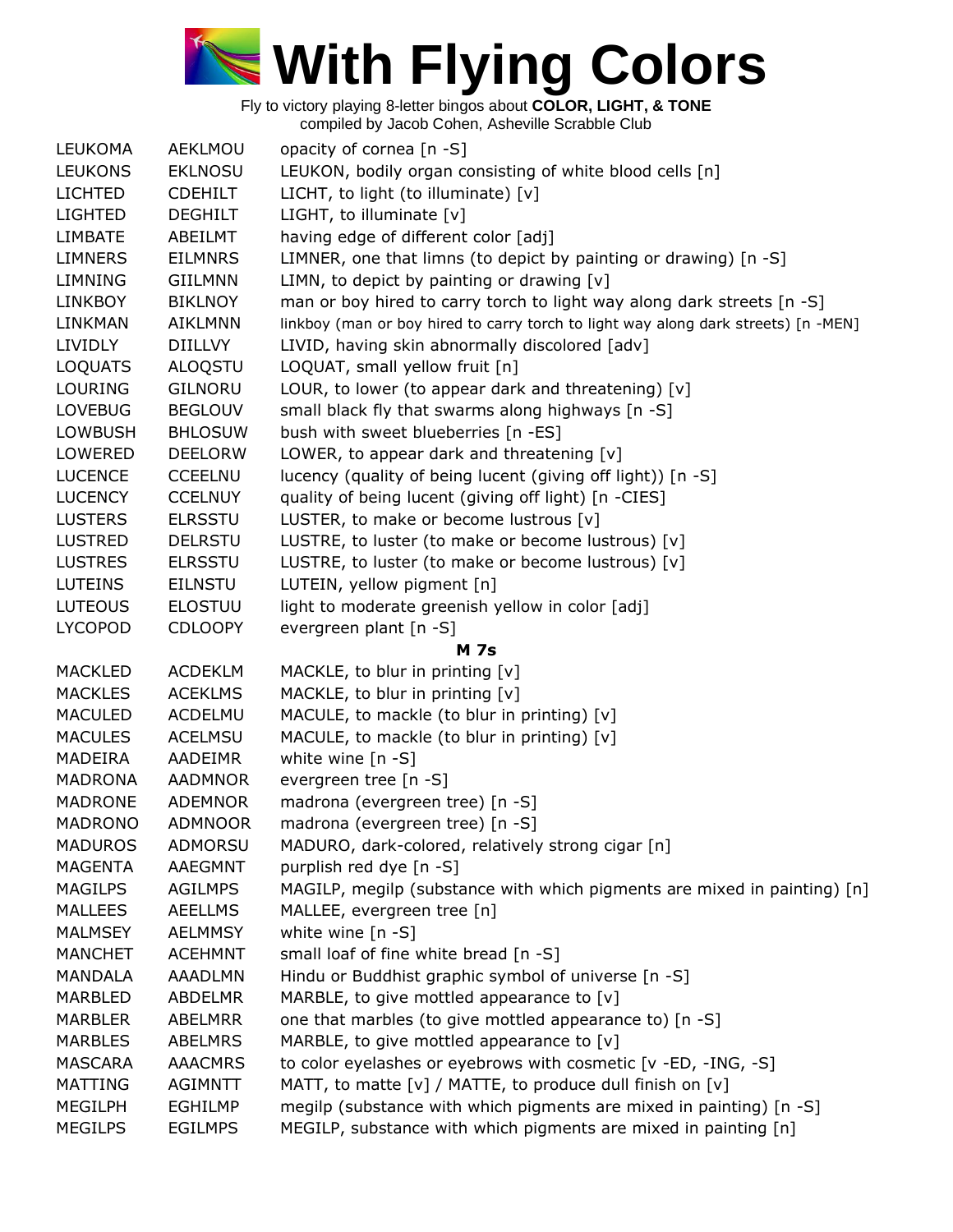

| <b>MEHNDIS</b> | <b>DEHIMNS</b> | MEHNDI, art of painting patterns on skin with henna [n]                     |
|----------------|----------------|-----------------------------------------------------------------------------|
| MELAENA        | <b>AAEELMN</b> | melena (condition marked by black tarry stool) [n -S]                       |
| MELANIN        | <b>AEILMNN</b> | dark pigment [n -S]                                                         |
| <b>MELENAS</b> | <b>AEELMNS</b> | MELENA, condition marked by black tarry stool [n]                           |
| <b>MEROPIA</b> | <b>AEIMOPR</b> | partial blindness [n -S]                                                    |
| <b>MEROPIC</b> | <b>CEIMOPR</b> | MEROPIA, partial blindness [adj]                                            |
| <b>MESCLUN</b> | <b>CELMNSU</b> | mixture of young tender green herbs [n -S]                                  |
| <b>MESTEES</b> | <b>EEEMSST</b> | MESTEE, mustee (octoroon (person of one-eighth black ancestry)) [n]         |
| MINILAB        | ABIILMN        | retail outlet offering rapid on-site film development [n -S]                |
| <b>MINIUMS</b> | <b>IIMMNSU</b> | MINIUM, red pigment [n]                                                     |
| <b>MINIVER</b> | EIIMNRV        | white fur $[n - S]$                                                         |
| <b>MIRAGES</b> | <b>AEGIMRS</b> | MIRAGE, type of optical illusion [n]                                        |
| <b>MIRKEST</b> | <b>EIKMRST</b> | MIRK, murk (dark (having little or no light)) [adj]                         |
| <b>MIRKIER</b> | EIIKMRR        | MIRKY, murky (dark (having little or no light)) [adj]                       |
| <b>MIRKILY</b> | IIKLMRY        | MIRKY, murky (dark (having little or no light)) [adv]                       |
| <b>MIRRORS</b> | <b>IMORRRS</b> | MIRROR, to reflect image of $[v]$                                           |
| <b>MISTBOW</b> | <b>BIMOSTW</b> | fogbow (nebulous arc of light sometimes seen in fog) [n -S]                 |
| MOIDORE        | <b>DEIMOOR</b> | former gold coin of Portugal [n -S]                                         |
| <b>MONTAGE</b> | <b>AEGMNOT</b> | to combine into composite picture [v -D, -GING, -S]                         |
| <b>MOONBOW</b> | <b>BMNOOOW</b> | rainbow formed by light from moon [n -S]                                    |
| <b>MOONDOG</b> | DGMNOOO        | bright spot in sky formed by moonlight [n -S]                               |
| <b>MOONLIT</b> | <b>ILMNOOT</b> | lighted by moon [adj]                                                       |
| MOTIFIC        | <b>CFIIMOT</b> | MOTIF, recurring thematic element in artistic work [adj]                    |
| <b>MOTLEYS</b> | <b>ELMOSTY</b> | MOTLEY, garment of various colors [n]                                       |
| MOTTLED        | <b>DELMOTT</b> | MOTTLE, to mark with spots or streaks of different colors [v]               |
| <b>MOTTLER</b> | <b>ELMORTT</b> | one that mottles (to mark with spots or streaks of different colors) [n -S] |
| <b>MOTTLES</b> | <b>ELMOSTT</b> | MOTTLE, to mark with spots or streaks of different colors [v]               |
| <b>MOVIOLA</b> | <b>AILMOOV</b> | movieola (device for viewing and editing film) [n -S]                       |
| <b>MULETAS</b> | <b>AELMSTU</b> | MULETA, red cloth used by matador [n]                                       |
| <b>MURALED</b> | ADELMRU        | MURAL, painting applied directly to wall or ceiling [adj]                   |
| <b>MURKEST</b> | <b>EKMRSTU</b> | MURK, dark (having little or no light) [adj]                                |
| <b>MURKIER</b> | EIKMRRU        | MURKY, dark (having little or no light) [adj]                               |
| <b>MURKILY</b> | <b>IKLMRUY</b> | MURKY, dark (having little or no light) [adv]                               |
| <b>MURREYS</b> | <b>EMRRSUY</b> | MURREY, dark purple color [n]                                               |
| <b>MUSTEES</b> | <b>EEMSSTU</b> | MUSTEE, octoroon (person of one-eighth black ancestry) [n]                  |
| <b>MYRTLES</b> | <b>ELMRSTY</b> | MYRTLE, evergreen shrub [n]                                                 |
|                |                | <b>N</b> 7s                                                                 |
| <b>NANDINS</b> | <b>ADINNNS</b> | NANDIN, evergreen shrub [n]                                                 |
| <b>NEGROID</b> | <b>DEGINOR</b> | member of black race [n -S]                                                 |
| <b>NICOISE</b> | <b>CEIINOS</b> | served with black olives, tomatoes, olive oil, and often anchovies [adj]    |
| <b>NIELLOS</b> | <b>EILLNOS</b> | NIELLO, black metallic substance [n] / NIELLO, to decorate with niello [v]  |
| <b>NIGRIFY</b> | <b>FGIINRY</b> | to make black (being of darkest color) [v -FIED, -ING, -FIES]               |
| <b>NONANES</b> | <b>AENNNOS</b> | NONANE, colorless liquid hydrocarbon [n]                                    |
|                |                | <b>07s</b>                                                                  |
| <b>OBSCURE</b> | <b>BCEORSU</b> | dark or indistinct [adj -R, -ST] / to make obscure [v -D, -RING, -S]        |
| <b>OCHERED</b> | <b>CDEEHOR</b> | OCHER, to color with ocher (red or yellow iron ore used as pigment) [v]     |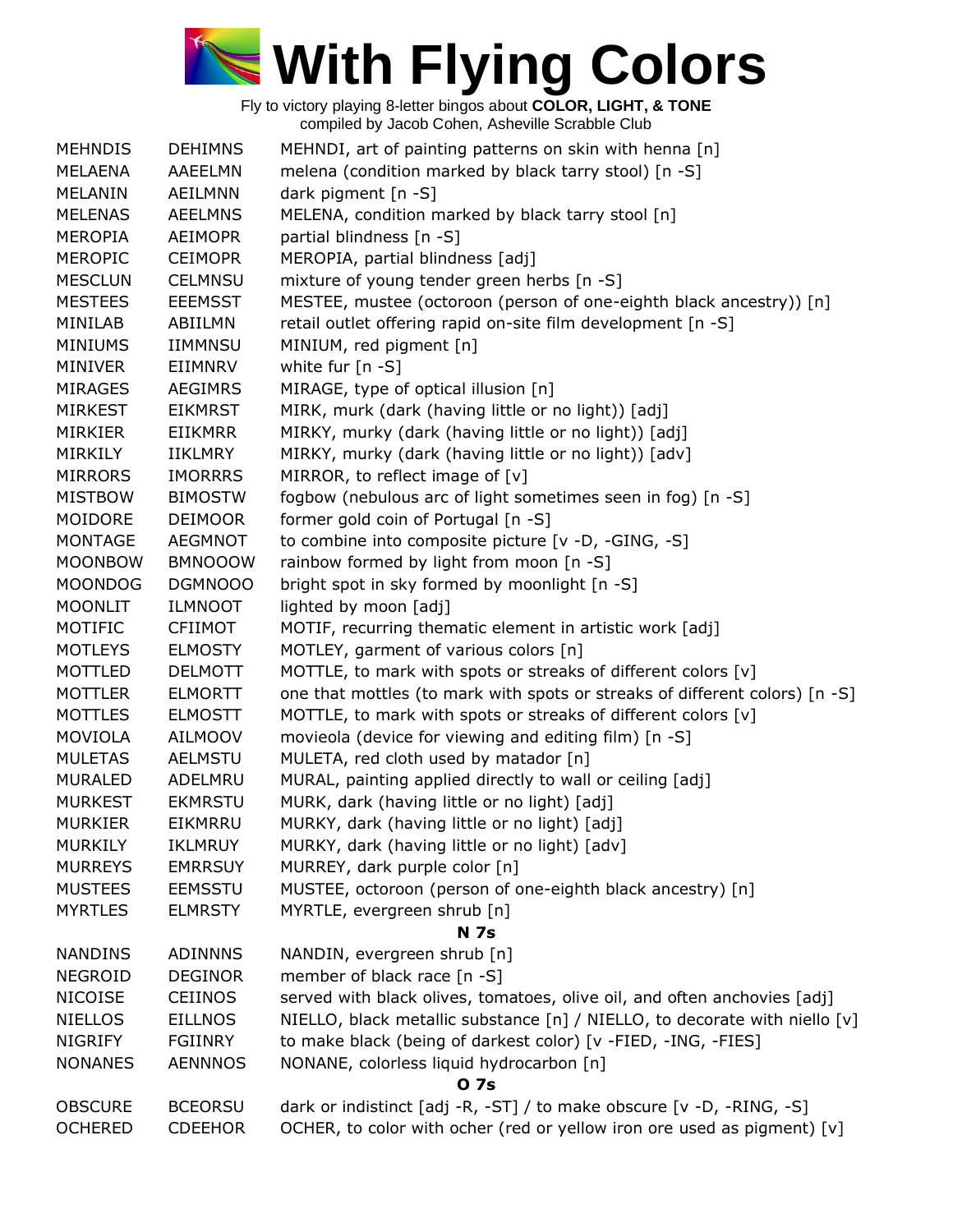

| <b>OCHRING</b> | <b>CGHINOR</b> | OCHRE, to ocher (to color with ocher (red or yellow iron ore used as pigment)) [v]   |
|----------------|----------------|--------------------------------------------------------------------------------------|
| <b>OCHROID</b> | <b>CDHIOOR</b> | ocherous (containing or resembling ochre) [adj]                                      |
| <b>OLOROSO</b> | LOOOORS        | dark sherry $[n - S]$                                                                |
| <b>OOLONGS</b> | <b>GLNOOOS</b> | OOLONG, dark Chinese tea [n]                                                         |
| <b>OPACIFY</b> | <b>ACFIOPY</b> | to make opaque (impervious to light) [v -FIED, -ING, -FIES]                          |
| <b>OPALINE</b> | <b>AEILNOP</b> | opaque white glass [n -S]                                                            |
| OPAQUED        | ADEOPQU        | OPAQUE, to make opaque (impervious to light) [v]                                     |
| <b>OPAQUER</b> | <b>AEOPQRU</b> | OPAQUE, impervious to light [adj]                                                    |
| <b>OPAQUES</b> | <b>AEOPQSU</b> | OPAQUE, to make opaque (impervious to light) [v]                                     |
| <b>OPHITES</b> | <b>EHIOPST</b> | OPHITE, green mottled igneous rock [n]                                               |
| OPHITIC        | <b>CHIIOPT</b> | OPHITE, green mottled igneous rock [adj]                                             |
| <b>ORANGEY</b> | <b>AEGNORY</b> | orangy (resembling or suggestive of an orange) [adj -GIER, -GIEST]                   |
| <b>ORCEINS</b> | <b>CEINORS</b> | ORCEIN, reddish brown dye [n]                                                        |
| <b>ORCHILS</b> | <b>CHILORS</b> | ORCHIL, purple dye [n]                                                               |
| OREIDES        | <b>DEEIORS</b> | OREIDE, oroide (alloy used to imitate gold) [n]                                      |
| <b>ORGANZA</b> | AAGNORZ        | sheer fabric [n -S]                                                                  |
| <b>ORMOLUS</b> | <b>LMOORSU</b> | alloy used to imitate gold [n]                                                       |
| <b>OROIDES</b> | <b>DEIOORS</b> | alloy used to imitate gold [n]                                                       |
| <b>OSETRAS</b> | <b>AEORSST</b> | OSETRA, golden or brownish caviar [n]                                                |
| <b>OSSETRA</b> | <b>AEORSST</b> | osetra (golden or brownish caviar) [n -S]                                            |
| <b>OUTBEAM</b> | <b>ABEMOTU</b> | to surpass in beaming (to emit in beams (rays of light)) [v -ED, -ING, -S]           |
| <b>OUTGLOW</b> | <b>GLOOTUW</b> | to surpass in glowing (to emit light and heat) [v -ED, -ING, -S]                     |
| <b>OUTSEEN</b> | EENOSTU        | OUTSEE, to see beyond [v]                                                            |
| <b>OUTSEES</b> | <b>EEOSSTU</b> | OUTSEE, to see beyond [v]                                                            |
| <b>OVERDYE</b> | <b>DEEORVY</b> | to dye with too much color [v -D, -ING, -S]                                          |
| <b>OVERLIT</b> | EILORTV        | OVERLIGHT, to light excessively [v]                                                  |
| <b>OVERSEE</b> | <b>EEEORSV</b> | to watch over and direct [v -SAW, -N, -ING, -S]                                      |
| <b>OVERTLY</b> | <b>ELORTVY</b> | in overt (open to view) manner [adv]                                                 |
| <b>OXBLOOD</b> | <b>BDLOOOX</b> | deep red color [n -S]                                                                |
|                |                | <b>P</b> 7s                                                                          |
| <b>PAINTED</b> | <b>ADEINPT</b> | PAINT, to make representation of with paints (coloring substances) [v]               |
| <b>PAINTER</b> | <b>AEINPRT</b> | one that paints (to make representation of with paints (coloring substances)) [n -S] |
| <b>PALETTE</b> | <b>AEELPTT</b> | board on which artist mixes colors [n -S]                                            |
| <b>PALLORS</b> | <b>ALLOPRS</b> | PALLOR, paleness (quality of being pale (lacking intensity of color)) [n]            |
| <b>PASTELS</b> | <b>AELPSST</b> | PASTEL, soft, delicate hue [n]                                                       |
| <b>PASTIER</b> | <b>AEIPRST</b> | PASTY, pale and unhealthy in appearance [adj]                                        |
| <b>PASTILY</b> | <b>AILPSTY</b> | in manner that is pasty [adv]                                                        |
| <b>PATENCY</b> | <b>ACENPTY</b> | state of being obvious (easily perceived or understood) [n -CIES]                    |
| <b>PATINAE</b> | <b>AAEINPT</b> | PATINA, green film that forms on bronze [n]                                          |
| <b>PATINAS</b> | <b>AAINPST</b> | PATINA, green film that forms on bronze [n]                                          |
| PEEBEEN        | <b>BEEEENP</b> | large hardwood evergreen tree [n -S]                                                 |
| <b>PENLITE</b> | <b>EEILNPT</b> | penlight (small flashlight) [n -S]                                                   |
| <b>PERGOLA</b> | <b>AEGLOPR</b> | shaded shelter or passageway [n -S]                                                  |
| PERIQUE        | EEIPQRU        | dark tobacco [n -S]                                                                  |
| <b>PFENNIG</b> | <b>EFGINNP</b> | formerly used bronze coin of Germany [n -S or -E]                                    |
| <b>PHOTICS</b> | <b>CHIOPST</b> | science of light [n]                                                                 |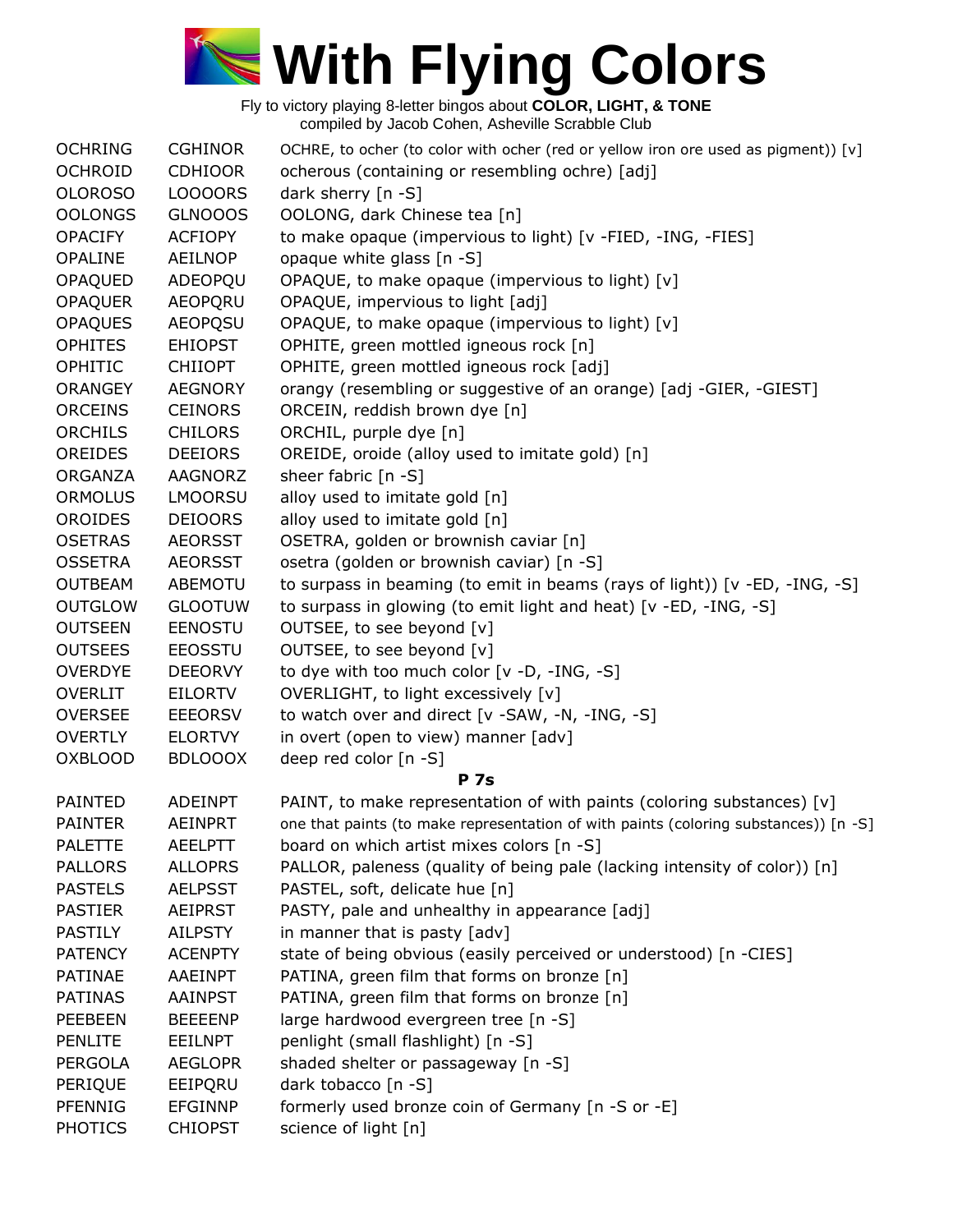

| <b>PICEOUS</b> | <b>CEIOPSU</b> | glossy-black in color [adj]                                                    |
|----------------|----------------|--------------------------------------------------------------------------------|
| <b>PICTURE</b> | <b>CEIPRTU</b> | to make visual representation of [v -D, -RING, -S]                             |
| PIGMENT        | <b>EGIMNPT</b> | to add coloring matter to [v -ED, -ING, -S]                                    |
| <b>PILSNER</b> | <b>EILNPRS</b> | light beer [n -S]                                                              |
| <b>PINKENS</b> | <b>EIKNNPS</b> | PINKEN, to become pink [v]                                                     |
| <b>PINKEST</b> | <b>EIKNPST</b> | PINK, of pale reddish hue [adj]                                                |
| <b>PINKEYE</b> | <b>EEIKNPY</b> | inflammation of eye [n -S]                                                     |
| <b>PINKIER</b> | <b>EIIKNPR</b> | PINKY, pinkish (somewhat pink) [adj]                                           |
| PINKISH        | <b>HIIKNPS</b> | somewhat pink [adj]                                                            |
| <b>PINKOES</b> | <b>EIKNOPS</b> | PINKO, person who holds somewhat radical political views [n]                   |
| <b>PISTOLE</b> | <b>EILOPST</b> | formerly used European gold coin [n -S]                                        |
| <b>POBLANO</b> | <b>ABLNOOP</b> | mild, dark-green chili pepper [n -S]                                           |
| <b>PORNIER</b> | <b>EINOPRR</b> | PORNY, pornographic [adj]                                                      |
| <b>PREFADE</b> | <b>ADEEFPR</b> | to fade beforehand [v -D, -DING, -S]                                           |
| <b>PREVISE</b> |                |                                                                                |
|                | <b>EEIPRSV</b> | to foresee (to see in advance) [v -D, -SING, -S]                               |
| <b>PROTEAS</b> | <b>AEOPRST</b> | PROTEA, evergreen shrub [n]                                                    |
| <b>PUCCOON</b> | <b>CCNOOPU</b> | herb that yields red dye [n -S]                                                |
| <b>PURPLED</b> | <b>DELPPRU</b> | PURPLE, to make purple [v]                                                     |
| <b>PURPLER</b> | <b>ELPPRRU</b> | PURPLE, of color intermediate between red and blue [adj]                       |
| <b>PURPURA</b> | APPRRUU        | disease characterized by purple spots on skin [n -S]                           |
| <b>PURPURE</b> | EPPRRUU        | heraldic color purple [n -S]                                                   |
| <b>PYSANKA</b> | <b>AAKNPSY</b> | hand-painted Ukrainian Easter egg [n -KY]                                      |
|                |                | Q 7s                                                                           |
| QUILLAI        | AIILLQU        | evergreen tree [n -S]                                                          |
|                |                | <b>R</b> 7s                                                                    |
| <b>RADIATE</b> | <b>AADEIRT</b> | to emit rays $[v -D, -TING, -S]$                                               |
| <b>RAINBOW</b> | <b>ABINORW</b> | arc of spectral colors formed in sky [n -S]                                    |
| <b>RASTERS</b> | <b>AERRSST</b> | RASTER, area reproducing images on picture tube of television set [n]          |
| <b>RAVENER</b> | <b>AEENRRV</b> | RAVEN, glossy black [adj] / one that ravens (to eat in ravenous manner) [n -S] |
| <b>RAYLESS</b> | <b>AELRSSY</b> | having no rays (narrow beam of light) [adj]                                    |
| <b>RAYLIKE</b> | AEIKLRY        | resembling narrow beam of light [adj]                                          |
| <b>RAZZLES</b> | <b>AELRSZZ</b> | RAZZLE, flamboyant colorful display [n]                                        |
| <b>RECOLOR</b> | <b>CELOORR</b> | COLOR, to give color (visual attribute of objects) to [v -ED, -ING, -S]        |
| <b>REDBAIT</b> | ABDEIRT        | to denounce as Communist [v -ED, -ING, -S]                                     |
| <b>REDBAYS</b> | <b>ABDERSY</b> | REDBAY, small tree [n]                                                         |
| <b>REDBIRD</b> | <b>BDDEIRR</b> | bird with red plumage [n -S]                                                   |
| <b>REDBONE</b> | <b>BDEENOR</b> | hunting dog $[n - S]$                                                          |
| <b>REDBUDS</b> | <b>BDDERSU</b> | REDBUD, small tree [n]                                                         |
| <b>REDBUGS</b> | <b>BDEGRSU</b> | REDBUG, chigger (parasitic mite) [n]                                           |
| <b>REDCAPS</b> | <b>ACDEPRS</b> | REDCAP, porter [n]                                                             |
| <b>REDCOAT</b> | <b>ACDEORT</b> | British soldier during American Revolution [n -S]                              |
| <b>REDDENS</b> | <b>DDEENRS</b> | REDDEN, to make or become red [v]                                              |
| <b>REDDEST</b> | <b>DDEERST</b> | RED, of color of blood [adj]                                                   |
| <b>REDDIER</b> | <b>DDEEIRR</b> | REDDY, reddish (somewhat red) [adj]                                            |
| <b>REDDISH</b> | <b>DDEHIRS</b> | somewhat red [adj]                                                             |
| <b>REDDLED</b> | <b>DDDEELR</b> | REDDLE, to ruddle (to color with red dye) [v]                                  |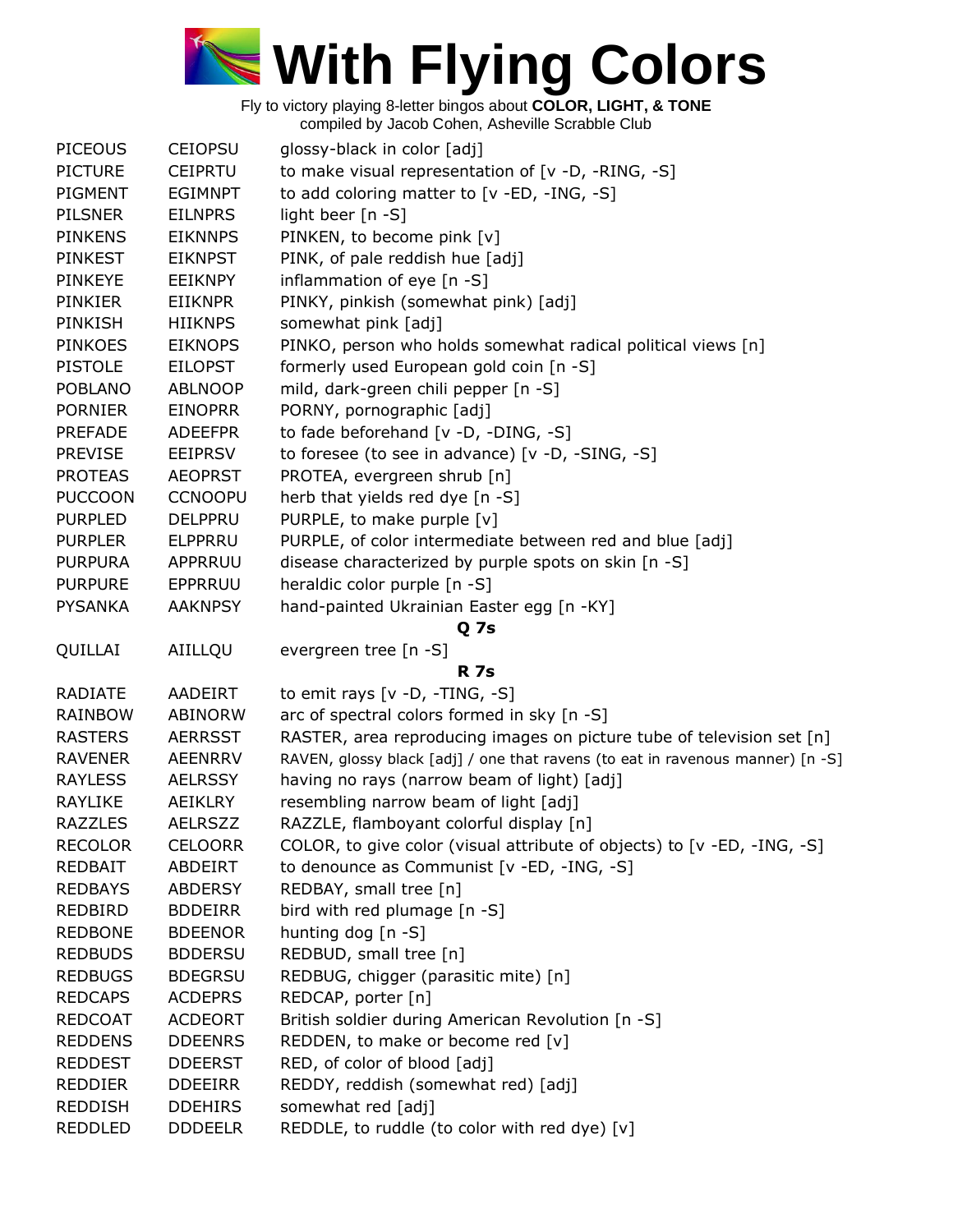

| <b>REDDLES</b> | <b>DDEELRS</b> | REDDLE, to ruddle (to color with red dye) $[v]$                                                |
|----------------|----------------|------------------------------------------------------------------------------------------------|
| <b>REDEARS</b> | <b>ADEERRS</b> | REDEAR, common sunfish [n]                                                                     |
| <b>REDEYES</b> | <b>DEEERSY</b> | REDEYE, railroad danger signal [n]                                                             |
| <b>REDFINS</b> | <b>DEFINRS</b> | REDFIN, freshwater fish [n]                                                                    |
| <b>REDFISH</b> | <b>DEFHIRS</b> | edible rockfish [n -ES]                                                                        |
| <b>REDHEAD</b> | <b>ADDEEHR</b> | person with red hair [n -S]                                                                    |
| <b>REDLEGS</b> | <b>DEEGLRS</b> | REDLEG, bird with red legs [n]                                                                 |
| <b>REDLINE</b> | <b>DEEILNR</b> | to withhold loans or insurance from certain neighborhoods [v -D, -LING, -S]                    |
| <b>REDNESS</b> | <b>DEENRSS</b> | state of being red (of color of blood) [n -ES]                                                 |
| <b>REDOUTS</b> | <b>DEORSTU</b> | REDOUT, condition in which blood is driven to head [n]                                         |
| <b>REDPOLL</b> | <b>DELLOPR</b> | small finch [n -S]                                                                             |
| <b>REDROOT</b> | <b>DEOORRT</b> | perennial herb [n -S]                                                                          |
| <b>REDSKIN</b> | <b>DEIKNRS</b> | variety of peanut [n -S]                                                                       |
| REDTAIL        | ADEILRT        | type of hawk [n -S]                                                                            |
| <b>REDTOPS</b> | <b>DEOPRST</b> | REDTOP, type of grass [n]                                                                      |
| <b>REDWARE</b> | <b>ADEERRW</b> | edible seaweed [n -S]                                                                          |
| <b>REDWING</b> | <b>DEGINRW</b> | European thrush [n -S]                                                                         |
| <b>REDWOOD</b> | <b>DDEOORW</b> | very tall evergreen tree [n -S]                                                                |
| <b>REFLETS</b> | <b>EEFLRST</b> | REFLET, special brilliance of surface                                                          |
| <b>REFOCUS</b> | <b>CEFORSU</b> | to focus again [v -ED, -ING, -S, -SSED, -SSING, -SSES]                                         |
| <b>REFRACT</b> | <b>ACEFRRT</b> | to deflect in particular manner, as ray of light [v -ED, -ING, -S]                             |
| <b>REGILDS</b> | <b>DEGILRS</b> | REGILD, GILD, to cover with thin layer of gold [v]                                             |
| <b>REGLAZE</b> | <b>AEEGLRZ</b> | to glaze again [v -D, -ZING, -S]                                                               |
| <b>REGLOSS</b> | <b>EGLORSS</b> | GLOSS, to make lustrous (reflecting light evenly and efficiently) [v -ED, -ING, -ES]           |
| <b>REGLOWS</b> | <b>EGLORSW</b> | REGLOW, GLOW, to emit light and heat [v]                                                       |
| <b>REGREEN</b> | <b>EEEGNRR</b> | GREEN, of color of growing foliage [v -ED, -ING, -S]                                           |
| <b>REIMAGE</b> | <b>AEEGIMR</b> | to image again $[v -D, -GING, -S]$                                                             |
| <b>REINKED</b> | <b>DEEIKNR</b> | REINK, INK, to mark with ink (colored fluid used for writing) [v]                              |
| <b>REISHIS</b> | <b>EHIIRSS</b> | REISHI, mushroom having shiny cap [n]                                                          |
| <b>RELIGHT</b> | <b>EGHILRT</b> | LIGHT, to illuminate [v -ED or -LIT, -ING, -S]                                                 |
| <b>RELLENO</b> | <b>EELLNOR</b> | Mexican dish of stuffed and fried green chile [n -S]                                           |
| <b>RELUMED</b> | DEELMRU        | RELUME, to light again [v]                                                                     |
| <b>RELUMES</b> | <b>EELMRSU</b> | RELUME, to light again [v]                                                                     |
| <b>REOILED</b> | <b>DEEILOR</b> | REOIL, OIL, to supply with oil (greasy liquid used for lubrication, fuel, or illumination) [v] |
| <b>REPAINT</b> | <b>AEINPRT</b> | PAINT, to make representation of with paints (coloring substances) [v -ED, -ING, -S]           |
| <b>RESEAUS</b> | <b>AEERSSU</b> | RESEAU, filter screen for making color films [n]                                               |
| <b>RESHINE</b> | <b>EEHINRS</b> | SHINE, to emit light [v -HONE or -D, -NING, -S]                                                |
| <b>RESHOWN</b> | <b>EHNORSW</b> | RESHOW, SHOW, to cause or permit to be seen [v]                                                |
| <b>RESHOWS</b> | <b>EHORSSW</b> | RESHOW, SHOW, to cause or permit to be seen [v]                                                |
| <b>RETINAL</b> | AEILNRT        | retinene (pigment in retina) [n -S]                                                            |
| <b>RETINTS</b> | <b>EINRSTT</b> | RETINT, TINT, to color slightly or delicately [v]                                              |
| <b>RIBIERS</b> | <b>BEIIRRS</b> | RIBIER, large, black grape [n]                                                                 |
| <b>ROOIBOS</b> | <b>BIOOORS</b> | South African evergreen shrub [n -ES]                                                          |
| <b>ROSACEA</b> | <b>AACEORS</b> | chronic inflammation of parts of face [n -S]                                                   |
| <b>ROSEATE</b> | <b>AEEORST</b> | rose-colored [adj]                                                                             |
| <b>ROSEBAY</b> | <b>ABEORSY</b> | evergreen shrub [n -S]                                                                         |
|                |                |                                                                                                |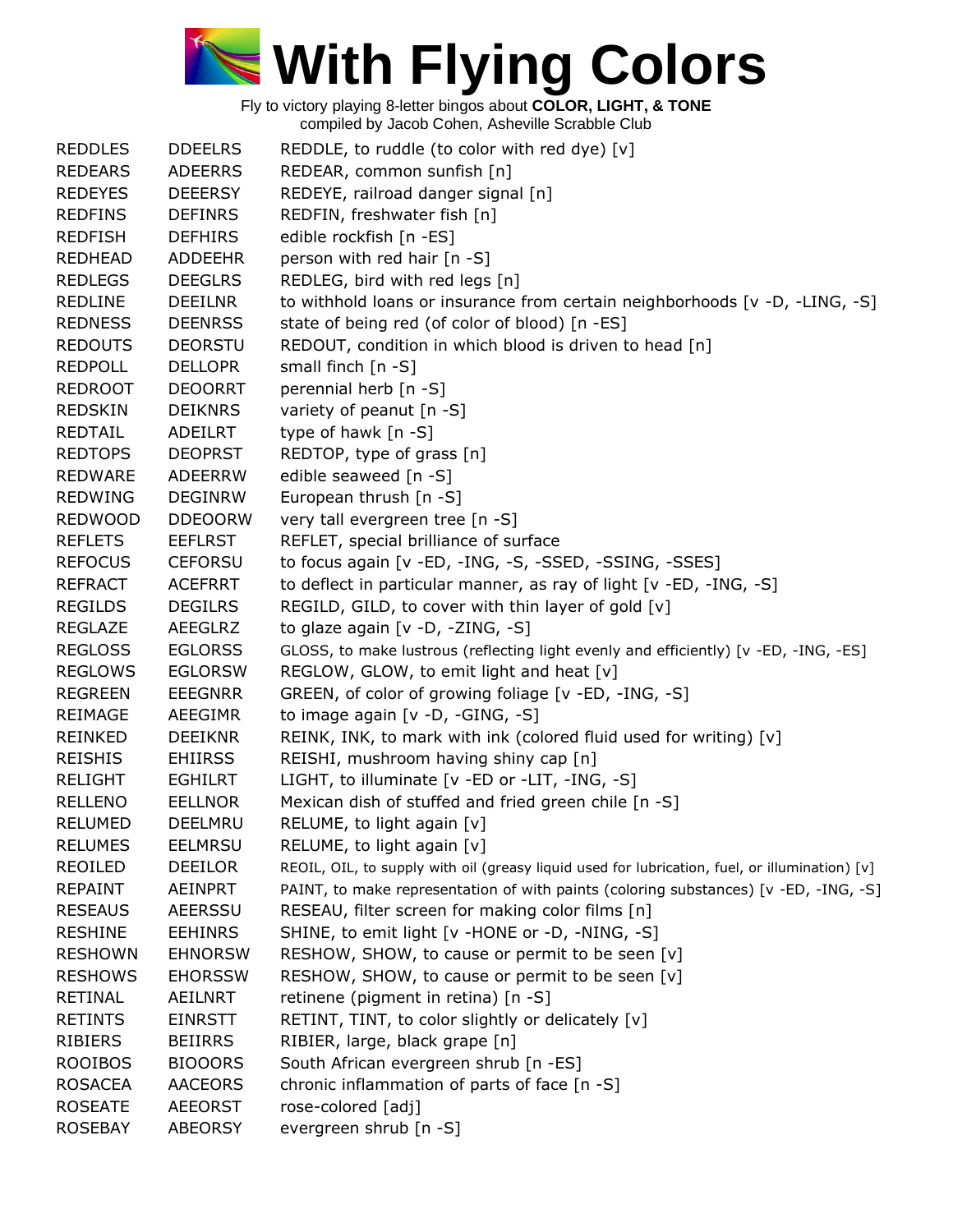

| <b>ROSEOLA</b>                   | <b>AELOORS</b>            | rose-colored skin rash [n -S]                                                              |
|----------------------------------|---------------------------|--------------------------------------------------------------------------------------------|
| <b>ROSIEST</b>                   | <b>EIORSST</b>            | ROSY, rose-colored [adj]                                                                   |
| <b>ROUGING</b>                   | <b>GGINORU</b>            | ROUGE, to color with red cosmetic [v]                                                      |
| <b>RUBIEST</b>                   | <b>BEIRSTU</b>            | RUBY, of deep-red color [adj]                                                              |
| <b>RUBIGOS</b>                   | <b>BGIORSU</b>            | RUBIGO, red iron oxide [n]                                                                 |
| <b>RUBIOUS</b>                   | <b>BIORSUU</b>            | ruby-colored [adj]                                                                         |
| <b>RUBRICS</b>                   | <b>BCIRRSU</b>            | RUBRIC, part of manuscript or book that appears in red [n]                                 |
| <b>RUBYING</b>                   | <b>BGINRUY</b>            | RUBY, to tint with color of ruby (deep-red precious stone) [v]                             |
| <b>RUDDIED</b>                   | <b>DDDEIRU</b>            | RUDDY, to make ruddy [v]                                                                   |
| <b>RUDDIER</b>                   | <b>DDEIRRU</b>            | RUDDY, having healthy, reddish color [adj]                                                 |
| <b>RUDDIES</b>                   | <b>DDEIRSU</b>            | RUDDY, to make ruddy [v]                                                                   |
| <b>RUDDILY</b>                   | <b>DDILRUY</b>            | in ruddy (having healthy, reddish color) manner [adv]                                      |
| <b>RUSSETS</b>                   | <b>ERSSSTU</b>            | RUSSET, to make or become reddish or yellowish brown in color [v]                          |
| <b>RUSSETY</b>                   | <b>ERSSTUY</b>            | of reddish or yellowish brown color [adj]                                                  |
|                                  |                           | <b>S7s</b>                                                                                 |
| <b>SABINES</b>                   | <b>ABEINSS</b>            | SABINE, savin (evergreen shrub) [n]                                                        |
| <b>SABLEST</b>                   | <b>ABELSST</b>            | SABLE, dark, gloomy [adj]                                                                  |
| <b>SALLOWS</b>                   | <b>ALLOSSW</b>            | SALLOW, to make sallow (sickly yellowish color) [v]                                        |
| <b>SAMBOES</b>                   | <b>ABEMOSS</b>            | SAMBO, Latin American of mixed black and Indian ancestry [n]                               |
| <b>SAPOTAS</b>                   | <b>AAOPSST</b>            | SAPOTA, evergreen tree [n]                                                                 |
| <b>SAPSAGO</b>                   | <b>AAGOPSS</b>            | hard green cheese [n -S]                                                                   |
| <b>SARAPES</b>                   | <b>AAEPRSS</b>            | SARAPE, serape (colorful woolen shawl) [n]                                                 |
| SATINED                          | <b>ADEINST</b>            | SATIN, to give glossy surface to [v]                                                       |
| <b>SATORIS</b>                   | <b>AIORSST</b>            | SATORI, illumination of spirit sought by Zen Buddhists [n]                                 |
| SATYRID                          | <b>ADIRSTY</b>            | brownish butterfly [n -S]                                                                  |
| <b>SAVINES</b>                   | <b>AEINSSV</b>            | SAVINE, savin (evergreen shrub) [n]                                                        |
| <b>SCARABS</b>                   | <b>AABCRSS</b>            | SCARAB, large, black beetle [n]                                                            |
| <b>SCARLET</b>                   | <b>ACELRST</b>            | red color [n -S]                                                                           |
| <b>SCENICS</b>                   | <b>CCEINSS</b>            | SCENIC, depiction of natural scenery [n]                                                   |
| <b>SCLERAE</b>                   | <b>ACEELRS</b>            | SCLERA, white, fibrous outer coat of eyeball [n]                                           |
| <b>SCLERAL</b>                   | <b>ACELLRS</b>            | SCLERA, white, fibrous outer coat of eyeball [adj]                                         |
| <b>SCLERAS</b>                   | <b>ACELRSS</b>            | SCLERA, white, fibrous outer coat of eyeball [n]                                           |
| <b>SCOWDER</b>                   | <b>CDEORSW</b>            | to scouther (to scorch (to burn slightly so as to alter color or taste)) [v -ED, -ING, -S] |
| <b>SCUMBLE</b>                   | <b>BCELMSU</b>            | to soften outlines or colors of by rubbing lightly [v -D, -LING, -S]                       |
| <b>SEADOGS</b>                   | <b>ADEGOSS</b>            | SEADOG, fogbow (nebulous arc of light sometimes seen in fog) [n]                           |
| <b>SELFIES</b>                   | <b>EEFILSS</b>            | SELFIE, image of oneself taken by oneself using phone camera [n]                           |
| <b>SEMIMAT</b>                   | <b>AEIMMST</b>            | having slight luster [adj]                                                                 |
| <b>SEQUINS</b>                   | EINQSSU                   | SEQUIN, to affix sequins (shiny ornamental discs) to [v]                                   |
| SEQUOIA                          | AEIOQSU                   | large evergreen tree [n -S]                                                                |
| <b>SERAPES</b>                   | <b>AEEPRSS</b>            | SERAPE, colorful woolen shawl [n]                                                          |
| <b>SEROMAS</b>                   | <b>AEORSSS</b>            | SEROMA, postsurgical subcutaneous accumulation of clear fluid [n]                          |
|                                  |                           |                                                                                            |
| <b>SFUMATO</b><br><b>SHADERS</b> | AFMOSTU<br><b>ADEHRSS</b> | technique used in painting [n -S]                                                          |
| <b>SHADIER</b>                   | <b>ADEHIRS</b>            | SHADER, one that shades (to screen from light or heat) [n]                                 |
|                                  |                           | SHADY, shaded [adj]                                                                        |
| <b>SHADILY</b>                   | ADHILSY                   | in shady (shaded) manner [adv]                                                             |
| <b>SHADING</b>                   | <b>ADGHINS</b>            | protection against light or heat [n -S] / SHADE, to screen from light or heat [v]          |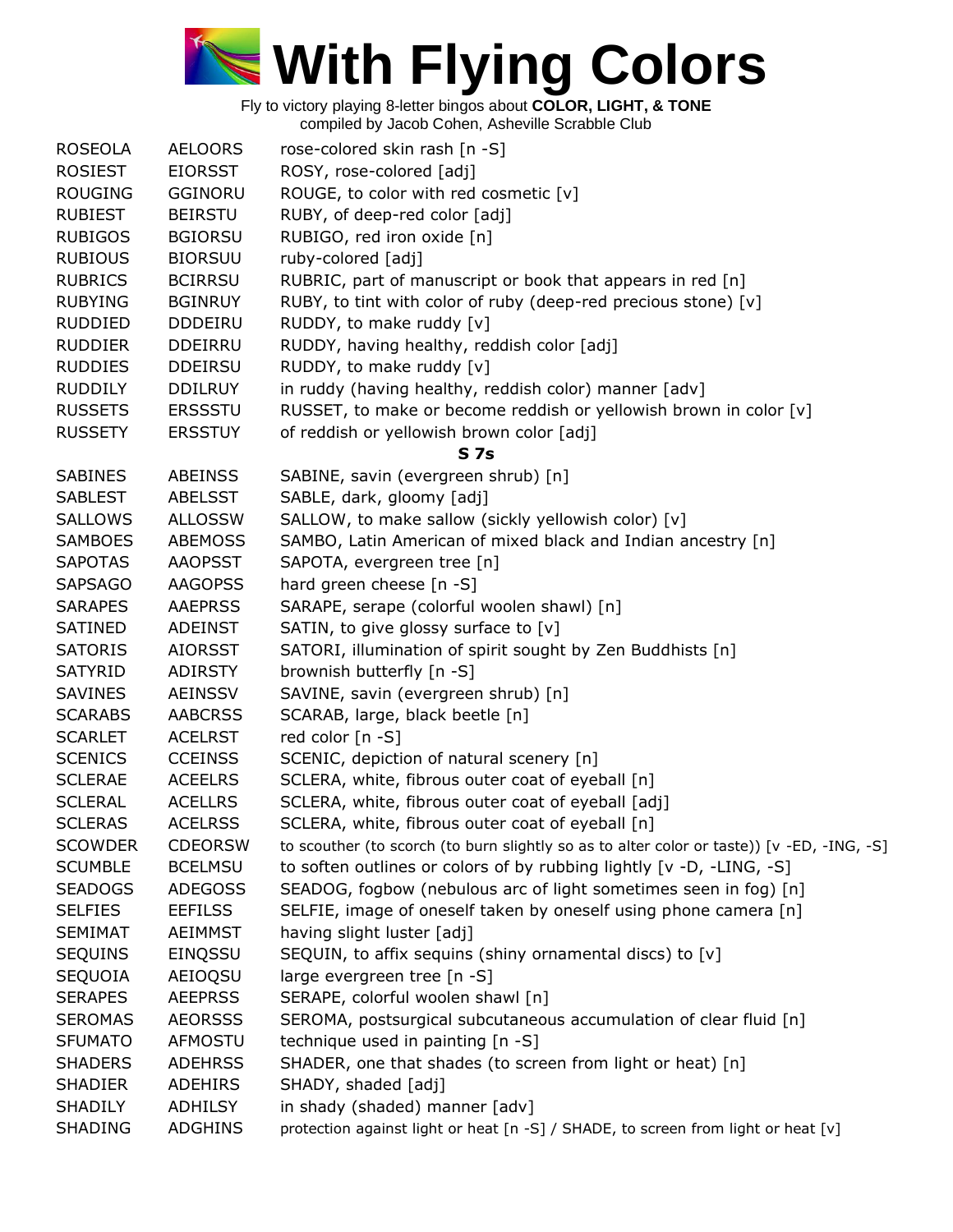

| <b>SHADOWS</b> | <b>ADHOSSW</b> | SHADOW, to make dark or gloomy [v]                                                                               |
|----------------|----------------|------------------------------------------------------------------------------------------------------------------|
| <b>SHADOWY</b> | ADHOSWY        | dark (having little or no light) [adj -WIER, -WIEST]                                                             |
| <b>SHAWING</b> | <b>AGHINSW</b> | SHAW, to show (to cause or permit to be seen) [v]                                                                |
| <b>SHEENED</b> | <b>DEEEHNS</b> | SHEEN, to shine (to emit light) [v]                                                                              |
| <b>SHEWERS</b> | <b>EEHRSSW</b> | SHEWER, one that shews (to show (to cause or permit to be seen)) [n]                                             |
| <b>SHEWING</b> | <b>EGHINSW</b> | SHEW, to show (to cause or permit to be seen) [v]                                                                |
| <b>SHIMMER</b> | <b>EHIMMRS</b> | to glimmer (to shine faintly or unsteadily) [v -ED, -ING, -S]                                                    |
| <b>SHINERS</b> | <b>EHINRSS</b> | SHINER, one that shines (to emit light) [n]                                                                      |
| <b>SHINIER</b> | <b>EHIINRS</b> | SHINY, filled with light [adj]                                                                                   |
| <b>SHINILY</b> | <b>HIILNSY</b> | in shiny (filled with light) manner [adv]                                                                        |
| <b>SHINING</b> | <b>GHIINNS</b> | emitting or reflecting light [adj]                                                                               |
| <b>SHINOLA</b> | AHILNOS        | trademark [n -S]                                                                                                 |
| <b>SHITAKE</b> | <b>AEHIKST</b> | shiitake (dark Oriental mushroom) [n -S]                                                                         |
| <b>SHOWING</b> | <b>GHINOSW</b> | exhibition or display [n -S] / SHOW, to cause or permit to be seen [v]                                           |
| <b>SIAMANG</b> | AAGIMNS        | large, black gibbon [n -S]                                                                                       |
| <b>SIENNAS</b> | <b>AEINNSS</b> |                                                                                                                  |
|                |                | SIENNA, brown pigment [n]                                                                                        |
| <b>SILKIES</b> | <b>EIIKLSS</b> | SILKY, glossy-coated terrier [n]                                                                                 |
| <b>SILLERS</b> | <b>EILLRSS</b> | SILLER, silver [n]                                                                                               |
| <b>SILVERN</b> | <b>EILNRSV</b> | silvery (resembling silver) [adj]                                                                                |
| <b>SILVERS</b> | <b>EILRSSV</b> | SILVER, to cover with silver (metallic element) [v]                                                              |
| <b>SILVERY</b> | <b>EILRSVY</b> | resembling silver [adj -RIER, -RIEST]                                                                            |
| <b>SINOPIA</b> | <b>AIINOPS</b> | red pigment [n -S or -IE]                                                                                        |
| <b>SINOPIE</b> | <b>EIINOPS</b> | SINOPIA, red pigment [n]                                                                                         |
| <b>SKIMMIA</b> | <b>AIIKMMS</b> | evergreen shrub [n -S]                                                                                           |
| <b>SKYGLOW</b> | <b>GKLOSWY</b> | glow in night sky resulting from urban lights [n -S]                                                             |
| <b>SLEEKED</b> | <b>DEEEKLS</b> | SLEEK, to make sleek [v]                                                                                         |
| <b>SLEEKEN</b> | <b>EEEKLNS</b> | to sleek (to make sleek) [v -ED, -ING, -S]                                                                       |
| <b>SLEEKER</b> | <b>EEEKLRS</b> | one that sleeks (to make sleek) [n -S] / SLEEK, smooth and glossy [adj] / one that sleeks (to make sleek) [n -S] |
| <b>SLEEKIT</b> | <b>EEIKLST</b> | sleek (smooth and glossy) [adj]                                                                                  |
| <b>SLEEKLY</b> | <b>EEKLLSY</b> | in sleek (smooth and glossy) manner [adv]                                                                        |
| <b>SMALTOS</b> | <b>ALMOSST</b> | SMALTO, colored glass used in mosaics [n]                                                                        |
| SMARAGD        | <b>AADGMRS</b> | emerald (green gem) [n -S]                                                                                       |
| SOILAGE        | <b>AEGILOS</b> | green crops for feeding animals [n -S]                                                                           |
| <b>SOMBRER</b> | <b>BEMORRS</b> | SOMBRE, somber (gloomy (dismally dark)) [adj]                                                                    |
| SOOTING        | <b>GINOOST</b> | SOOT, to cover with soot (black substance produced by combustion) [v]                                            |
| <b>SORRELS</b> | <b>ELORRSS</b> | SORREL, reddish brown color [n]                                                                                  |
| <b>SPANGLE</b> | <b>AEGLNPS</b> | to adorn with spangles (bits of sparkling metal) [v -D, -LING, -S]                                               |
| <b>SPANGLY</b> | <b>AGLNPSY</b> | covered with spangles [adj -LIER, -LIEST]                                                                        |
| <b>SPARKED</b> | <b>ADEKPRS</b> | SPARK, to give off sparks (small fiery particles) [v]                                                            |
| <b>SPARKER</b> | <b>AEKPRRS</b> | something that sparks (to give off sparks (small fiery particles)) [n -S]                                        |
| <b>SPARKLE</b> | <b>AEKLPRS</b> | to give off or reflect flashes of light [v -D, -LING, -S]                                                        |
| <b>SPARKLY</b> | <b>AKLPRSY</b> | tending to sparkle [adj -LIER, -LIEST]                                                                           |
| <b>SPATHIC</b> | <b>ACHIPST</b> | sparry (resembling spar (lustrous mineral)) [adj]                                                                |
| <b>SPOTLIT</b> | <b>ILOPSTT</b> | SPOTLIGHT, to light with or as if with [v]                                                                       |
| <b>SPOTTED</b> | <b>DEOPSTT</b> | SPOT, to mark with spots (small, roundish discolorations) [v]                                                    |
| <b>SPOTTER</b> | <b>EOPRSTT</b> | one that spots (to mark with spots (small, roundish discolorations)) [n -S]                                      |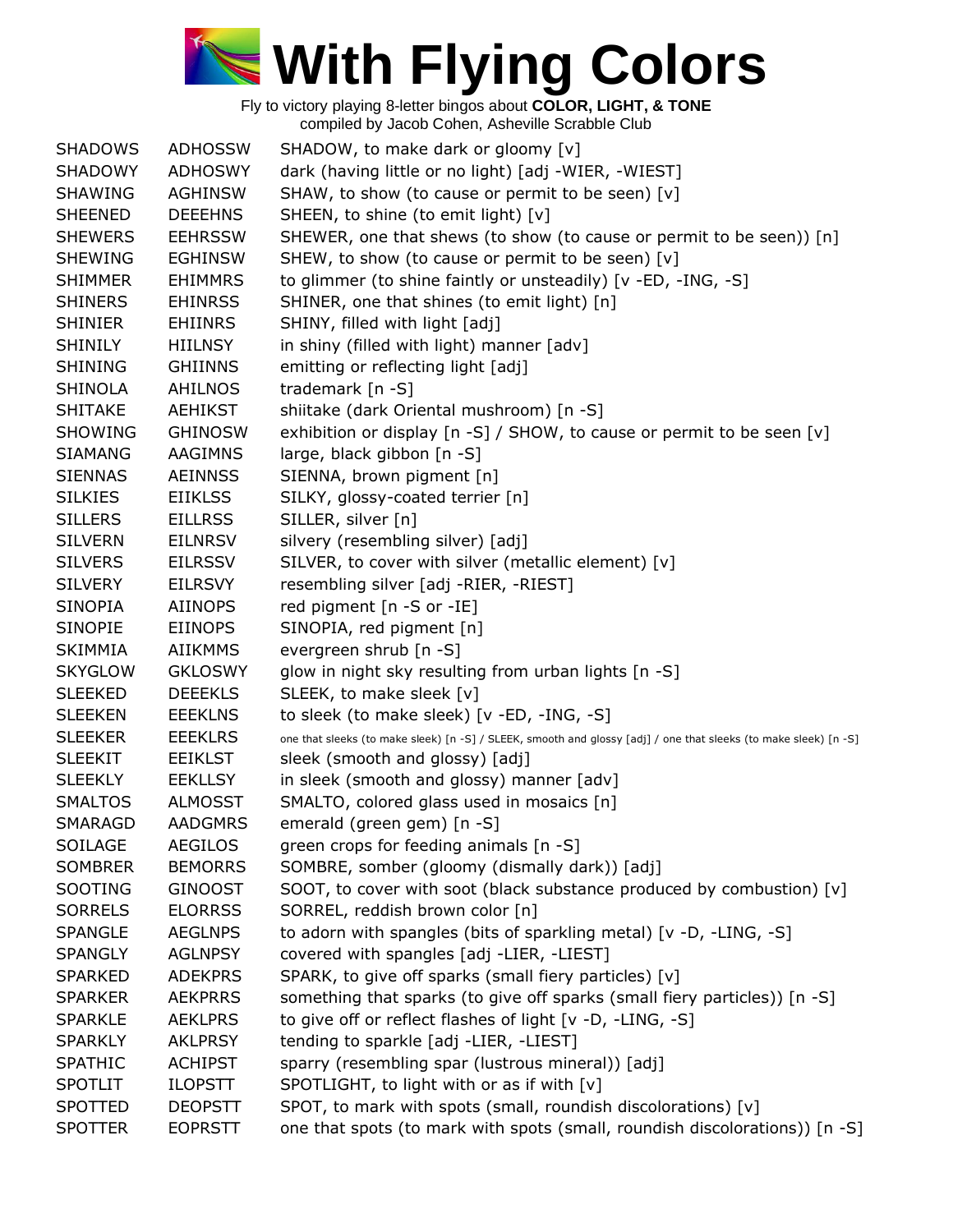

| <b>SPUNKIE</b> | <b>EIKNPSU</b> | light caused by combustion of marsh gas [n -S]                                                                  |
|----------------|----------------|-----------------------------------------------------------------------------------------------------------------|
| <b>STAINED</b> | ADEINST        | STAIN, to discolor or dirty [v]                                                                                 |
| <b>STAINER</b> | <b>AEINRST</b> | one that stains (to discolor or dirty) [n -S]                                                                   |
| <b>STAMMEL</b> | <b>AELMMST</b> | red color [n -S]                                                                                                |
| <b>STARLIT</b> | AILRSTT        | lighted by stars [adj]                                                                                          |
| <b>STARRED</b> | <b>ADERRST</b> | STAR, to shine as star (natural luminous body visible in sky) [v]                                               |
| <b>STIPPLE</b> | <b>EILPPST</b> | to draw, paint, or engrave by means of dots or short touches [v -D, -LING, -S]                                  |
| <b>STRIPED</b> | <b>DEIPRST</b> | STRIPE, to mark with stripes (long, distinct bands) [v]                                                         |
| <b>STRIPES</b> | <b>EIPRSST</b> | STRIPE, to mark with stripes (long, distinct bands) [v]                                                         |
| <b>STRIPEY</b> | <b>EIPRSTY</b> | stripy (marked with stripes) [adj -PIER, -PIEST]                                                                |
| <b>STROBED</b> | <b>BDEORST</b> | STROBE, to produce brief, high-intensity flashes of light [v]                                                   |
| <b>STROBES</b> | <b>BEORSST</b> | STROBE, device that produces brief, high-intensity flashes of light [n]                                         |
| <b>STYGIAN</b> | <b>AGINSTY</b> | gloomy (dismally dark) [adj]                                                                                    |
| <b>SUBBING</b> | <b>BBGINSU</b> | thin coating on support of photographic film [n -S]                                                             |
| <b>SUBFUSC</b> | <b>BCFSSUU</b> | dark dull clothing [n -S]                                                                                       |
| <b>SUNBACK</b> | <b>ABCKNSU</b> | cut low to expose back to sunlight [adj]                                                                        |
| <b>SUNBATH</b> | <b>ABHNSTU</b> | exposure to sunlight [n -S]                                                                                     |
| <b>SUNBEAM</b> | ABEMNSU        | beam of sunlight [n -S]                                                                                         |
| <b>SUNBEDS</b> | <b>BDENSSU</b> | SUNBED, device for acquiring tan skin artificially [n]                                                          |
| <b>SUNBOWS</b> | <b>BNOSSUW</b> | SUNBOW, arc of spectral colors formed by sun shining through mist [n]                                           |
| <b>SUNBURN</b> | <b>BNNRSUU</b> | to burn or discolor from exposure to sun [v -ED or -T, -ING, -S]                                                |
| <b>SUNDECK</b> | <b>CDEKNSU</b> | deck that is exposed to sun [n -S]                                                                              |
| <b>SUNDOGS</b> | <b>DGNOSSU</b> | SUNDOG, small rainbow (arc of spectral colors formed in sky) [n]                                                |
| <b>SUNFAST</b> | <b>AFNSSTU</b> | resistant to fading by sun [adj]                                                                                |
| <b>SUNLAMP</b> | <b>ALMNPSU</b> | lamp that radiates ultraviolet rays [n -S]                                                                      |
| <b>SUNLAND</b> | ADLNNSU        | area marked by great amount of sunshine [n -S]                                                                  |
| <b>SUNLESS</b> | <b>ELNSSSU</b> | having no sunlight [adj]                                                                                        |
| <b>SUNNIER</b> | <b>EINNRSU</b> | SUNNY, filled with sunlight [adj]                                                                               |
| <b>SUNNILY</b> | <b>ILNNSUY</b> | SUNNY, filled with sunlight [adv]                                                                               |
| <b>SUNNING</b> | GINNNSU        | SUN, to expose to sun (star around which earth revolves) [v]                                                    |
| <b>SUNRAYS</b> | <b>ANRSSUY</b> | SUNRAY, ray of sunlight [n]                                                                                     |
| <b>SUNROOM</b> | <b>MNOORSU</b> | room built to admit great amount of sunlight [n -S]                                                             |
| <b>SUNSPOT</b> | <b>NOPSSTU</b> | dark spot on surface of sun [n -S]                                                                              |
| <b>SUNTANS</b> | ANNSSTU        | SUNTAN, to become tan [v]                                                                                       |
| <b>SWARTHY</b> | <b>AHRSTWY</b> | having dark complexion [adj -HIER, -HIEST]                                                                      |
|                |                | T 7s                                                                                                            |
| <b>TABLEAU</b> | AABELTU        | picture $[n -S, -X]$                                                                                            |
| TACHISM        | <b>ACHIMST</b> | action painting [n -S]                                                                                          |
| <b>TACHIST</b> | <b>ACHISTT</b> | action painter [n -S]                                                                                           |
| <b>TANAGER</b> | <b>AAEGNRT</b> | brightly colored bird [n -S]                                                                                    |
| <b>TANNAGE</b> | <b>AAEGNNT</b> | process of tanning [n -S]                                                                                       |
| <b>TANNERS</b> | <b>AENNRST</b> | TANNER, one that tans (to convert hide into leather by soaking in chemicals) [n]                                |
| <b>TANNERY</b> | <b>AENNRTY</b> | place where hides are tanned [n -RIES]                                                                          |
| <b>TANNEST</b> | <b>AENNSTT</b> | TAN, brown from sun's rays [adj]                                                                                |
| <b>TANNING</b> | <b>AGINNNT</b> | process of converting hides into leather [n -S] / TAN, to convert hide into leather by soaking in chemicals [v] |
| <b>TANNINS</b> | <b>AINNNST</b> | TANNIN, chemical compound used in tanning [n]                                                                   |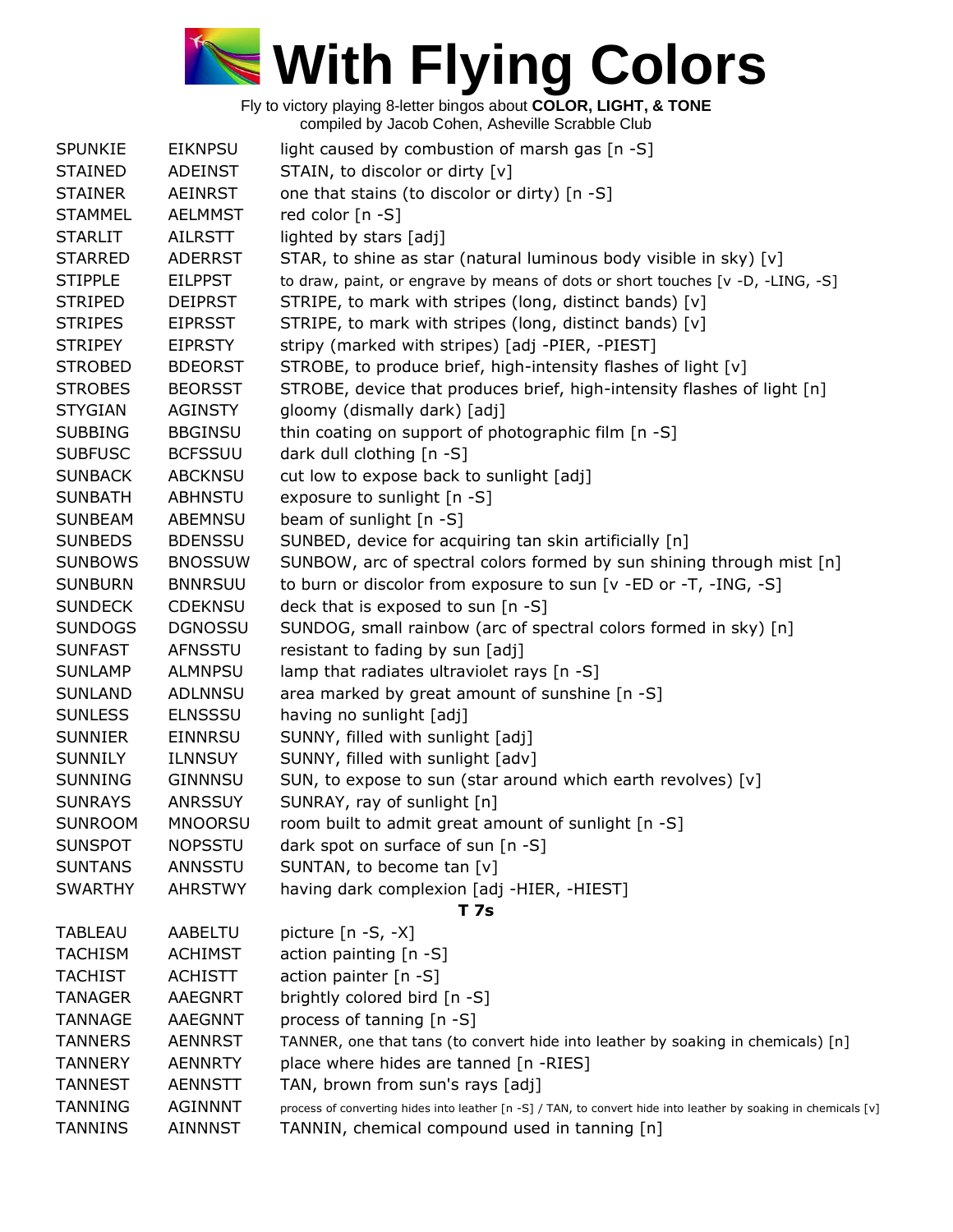

| <b>TANNISH</b> | <b>AHINNST</b> | somewhat tan [adj]                                                                        |
|----------------|----------------|-------------------------------------------------------------------------------------------|
| <b>TAPISES</b> | <b>AEIPSST</b> | TAPIS, material used for wall hangings and floor coverings [n]                            |
| <b>TARRING</b> | <b>AGINRRT</b> | TAR, to cover with tar (black viscous liquid) [v]                                         |
| <b>TARSIAS</b> | AAIRSST        | TARSIA, intarsia (decorative technique) [n]                                               |
| <b>TARTANS</b> | <b>AANRSTT</b> | TARTAN, patterned woolen fabric [n]                                                       |
| <b>TASKBAR</b> | <b>AABKRST</b> | row of graphical controls on computer screen [n -S]                                       |
| <b>TATTOOS</b> | <b>AOOSTTT</b> | TATTOO, to mark skin with indelible pigments [v]                                          |
| <b>TAWNEYS</b> | <b>AENSTWY</b> | TAWNEY, tawny (light brown color) [n]                                                     |
| <b>TAWNIER</b> | <b>AEINRTW</b> | TAWNY, light brown [adj]                                                                  |
| <b>TAWNIES</b> | <b>AEINSTW</b> | TAWNY, light brown color [n]                                                              |
| <b>TAWNILY</b> | <b>AILNTWY</b> | TAWNY, light brown [adv]                                                                  |
| <b>TELEFAX</b> | <b>AEEFLTX</b> | to transmit graphic material over telephone lines [v -ED, -ING, -S]                       |
| <b>TEMPERA</b> | <b>AEEMPRT</b> | technique of painting [n -S]                                                              |
| <b>TENNESI</b> | <b>EEINNST</b> | TENNE, orange-brown color [n]                                                             |
| <b>TENNIES</b> | <b>EEINNST</b> | TENNY, tenne (orange-brown color) [n]                                                     |
| <b>TEPACHE</b> | <b>ACEEHPT</b> | Mexican drink made with pineapple, brown sugar, and water [n -S]                          |
| <b>THIONIN</b> |                |                                                                                           |
|                | HIINNOT        | violet dye [n -S]                                                                         |
| <b>TINCTED</b> | <b>CDEINTT</b> | TINCT, to tinge (to apply trace of color to) [v]                                          |
| <b>TINGING</b> | <b>GGIINNT</b> | TINGE, to apply trace of color to $[v]$                                                   |
| <b>TINTERS</b> | <b>EINRSTT</b> | TINTER, one that tints (to color slightly or delicately) [n]                              |
| <b>TINTING</b> | <b>GIINNTT</b> | process of one that tints [n -S] / TINT, to color slightly or delicately [v]              |
| <b>TINTYPE</b> | <b>EINPTTY</b> | kind of photograph [n -S]                                                                 |
| <b>TITIANS</b> | <b>AIINSTT</b> | TITIAN, reddish brown color [n]                                                           |
| <b>TOASTED</b> | <b>ADEOSTT</b> | TOAST, to brown by exposure to heat [v]                                                   |
| <b>TORQUES</b> | <b>EOQRSTU</b> | band of feathers, hair, or coloration around neck [n -ES]                                 |
| <b>TOUCHUP</b> | <b>CHOPTUU</b> | act of finishing by adding minor improvements [n -S]                                      |
| <b>TOWHEAD</b> | <b>ADEHOTW</b> | head of light blond hair [n -S]                                                           |
| <b>TROFFER</b> | <b>EFFORRT</b> | fixture for fluorescent lighting [n -S]                                                   |
| <b>TROLAND</b> | <b>ADLNORT</b> | unit of measurement of retinal response to light [n -S]                                   |
| <b>TSOTSIS</b> | <b>IOSSSTT</b> | TSOTSI, black African urban criminal [n]                                                  |
| <b>TURKOIS</b> | <b>IKORSTU</b> | turquois (greenish blue gem) [n -ES]                                                      |
| TWINKLE        | <b>EIKLNTW</b> | to shine with flickering or sparkling light [v -D, -LING, -S]                             |
| <b>TWINKLY</b> | <b>IKLNTWY</b> | twinkling [adj -LIER, -LIEST]                                                             |
|                |                | <b>U</b> 7s                                                                               |
| <b>ULTISOL</b> | <b>ILLOSTU</b> | reddish-yellow acid soil [n -S]                                                           |
| <b>UMBERED</b> | <b>BDEEMRU</b> | UMBER, to color with brown pigment $[v]$                                                  |
| <b>UNFADED</b> | <b>ADDEFNU</b> | FADE, to lose color or brightness [adj]                                                   |
| <b>UNGREEN</b> | EEGNNRU        | harmful to environment [adj -ER, -EST]                                                    |
| <b>UNOILED</b> | DEILNOU        | OIL, to supply with oil (greasy liquid used for lubrication, fuel, or illumination) [adj] |
| <b>UNWHITE</b> | <b>EHINTUW</b> | WHITE, of color of pure snow [adj]                                                        |
| <b>UPLIGHT</b> | <b>GHILPTU</b> | to light to higher degree [v -ED or -IT, -ING, -S]                                        |
| <b>UROGRAM</b> | AGMORRU        | X-ray of part of urinary tract [n -S]                                                     |
|                |                | <b>V</b> 7s                                                                               |
| VAILING        | AGIILNV        | VAIL, to lower (to appear dark and threatening) [v]                                       |
| VALONIA        | AAILNOV        | substance obtained from dried acorn cups and used in tanning and dyeing [n -S]            |
| VANITAS        | <b>AAINSTV</b> | still-life painting having symbols of death or change [n -ES]                             |
|                |                |                                                                                           |